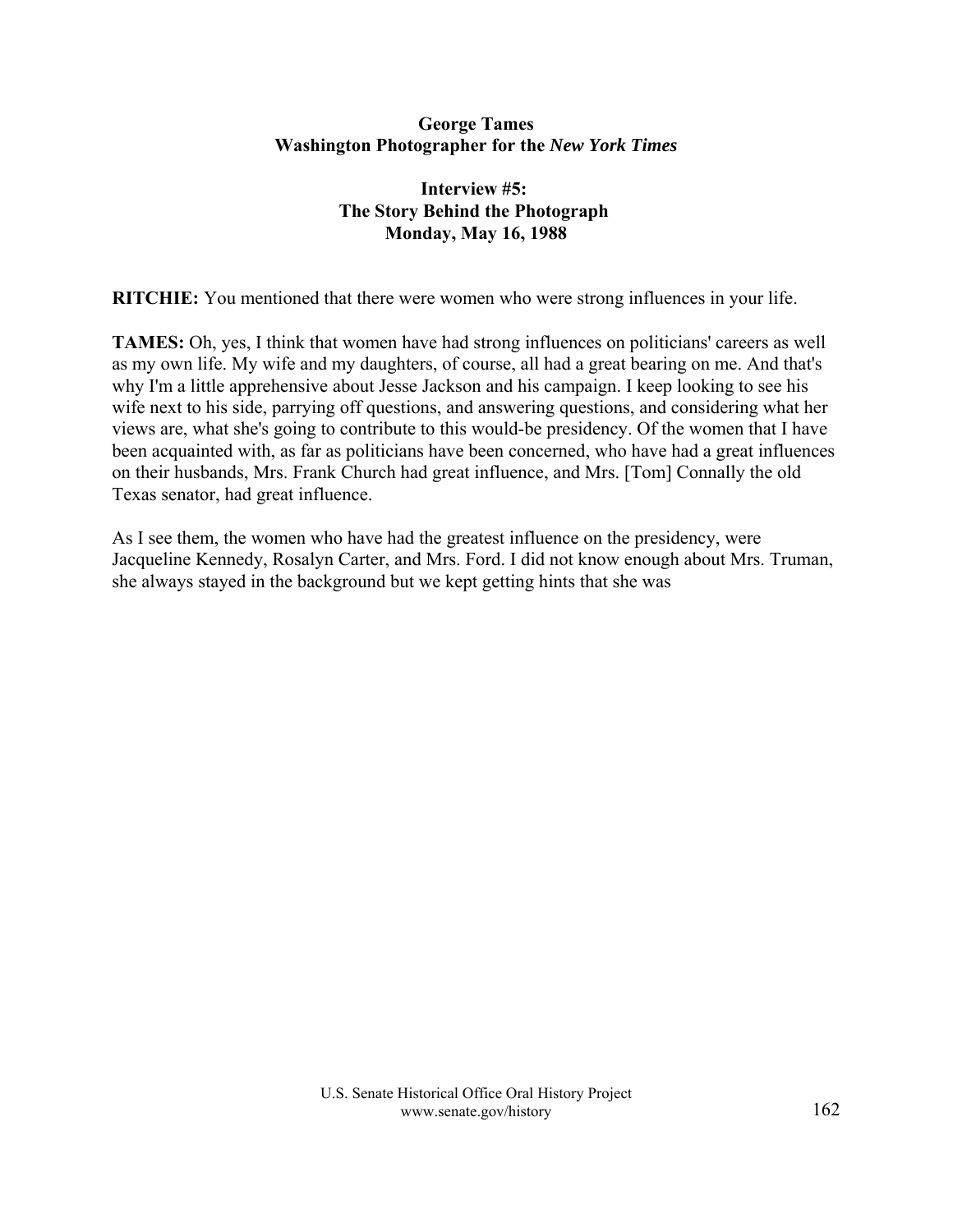trying to straighten out the old man. Mrs. Roosevelt was in a category all to herself, because the length of the presidency of her husband was so long. The first years that the president was in the White House, I was not aware of the president or Mrs. Roosevelt. When I first became aware of her in 1939 and '40, by that time she had been in the White House eight years, nine years, and as a result her immediate family for all practical concerns were gone from the White House and she was becoming more of an independent thinker and doer. The president was involved in his own world, and so she went out and did her thing. I think she would have made a great president on her own, like Mrs. [Margaret] Thatcher. Those were the two women who I think of in my lifetime who I've considered capable of governing.

The other women were great influences, but I never thought of them as presidents. Mrs. Kennedy made wide use of the presidency, and helped her husband in many ways. Her sponsorship of art, redoing the White House, the numerous little things to bring a touch of family life into the White House, the snow scenes in the backyard--we talked about that earlier.

**RITCHIE:** Did any of these women ever comment to you about the photographs you took of their politician-husbands?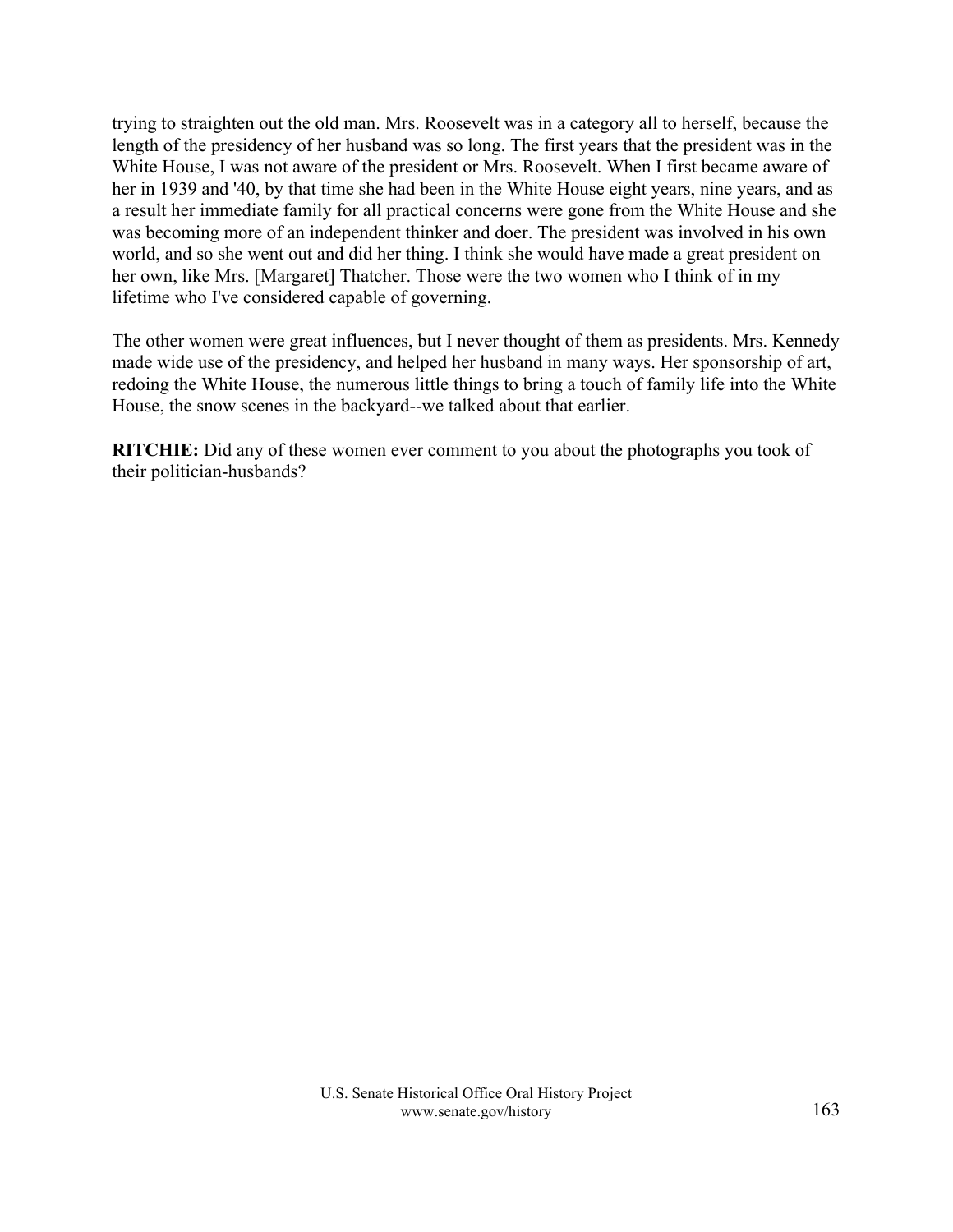**TAMES:** No, not a one. Not a one ever mentioned it. In fact, I received a note from Mrs. Reagan when I made a picture of her, and I was giving her direction on how I wanted her to pose. She liked the result, and she sent back a picture of me making a picture of her, and I've got my arm extended and I'm telling her what to do. She wrote on it, "See, George, I do know how to follow direction." I thought that was very nice on her part.

No, the women never commented one way or the other, except Mrs. Kennedy commented on the picture that I made of the president, "The Loneliest Job," because that was such an outstanding shot at that time, and subsequently, that she commented on it.

## **RITCHIE:** What was her comment?

**TAMES:** That it was a very good picture, that it depicted the awful weight of the presidency, and that it would live forever. I kind of hope it does. I know it will long after I'm gone, the way it's hanging now in the Kennedy Library in Boston, occupying a whole wall.

**RITCHIE:** What was the story behind that picture?

**TAMES:** I was doing "A Day with the President." President Kennedy operated differently than any other president that I have been acquainted with, in that his personal office, the Oval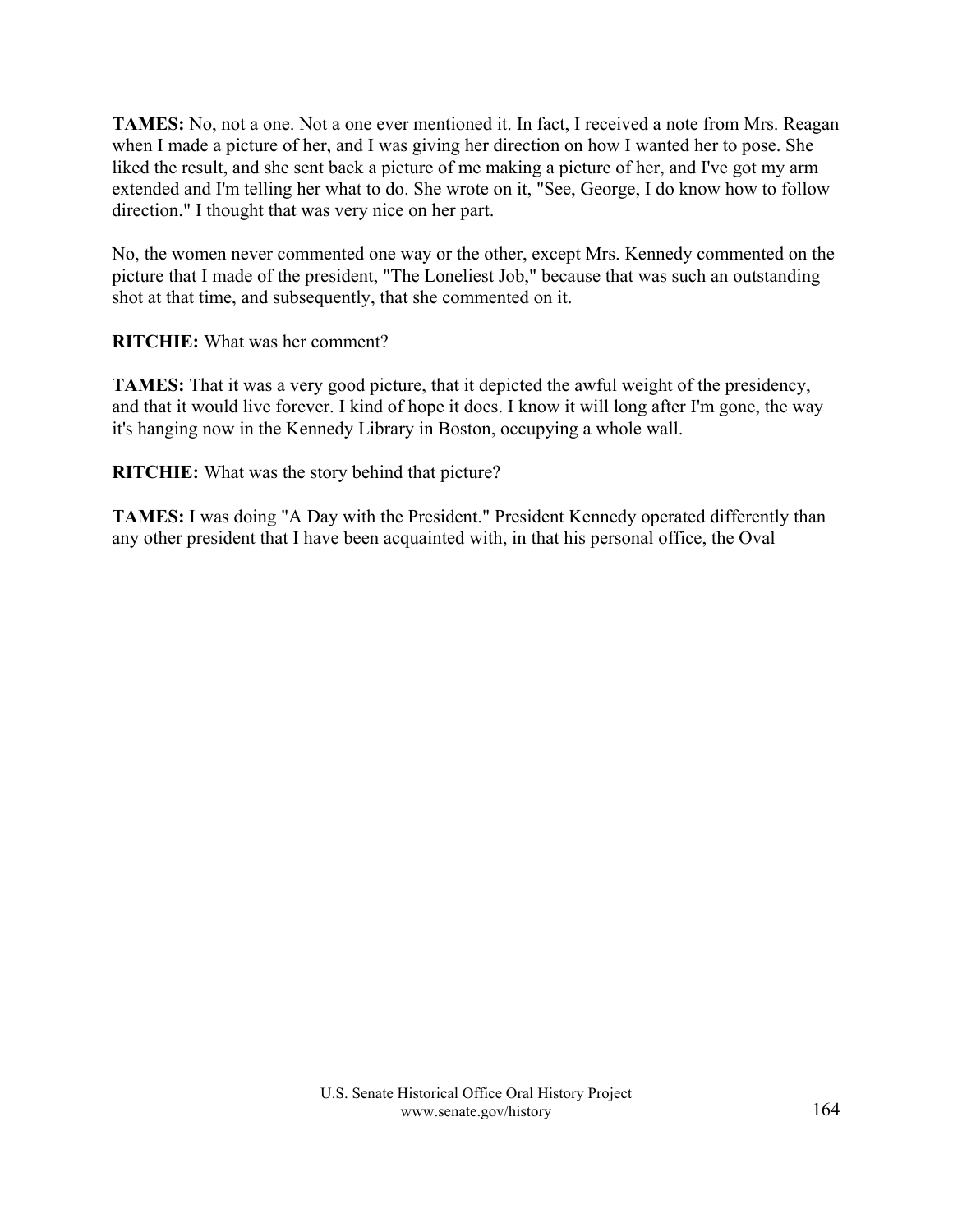Office, was open. All the doors leading into the president's office were open at all times. Very few times did they close that door. I can't say *all* the time, but every time I walked back it was always open, and I went back many times when there wasn't any photo op, or I was just going back to see the president. I'd make a request to see him, and he always was very gracious about giving me some time. One of the things about Kennedy was he appreciated the power of the media, and to my mind was the first president who really knew how to use us. He used us. We thought we were using him, but he was using us as much as we were using him.

I'd come up with an idea for a story, or a picture suggestion, or I was doing a story about someone and I wanted to photograph him with that person. So I was wandering back and forth quite open. The door leading to Mrs. [Evelyn] Lincoln's office, which was off the president's office leading towards the Cabinet Room, was always open, and days like today, a beautiful spring day, the doors leading out to the patio were wide open. They weren't even screened, so quite a few bugs would come in. The door leading off the office into the hallway was open, and the door going to his private little hideaway, which as you go into the Oval Office was on your right. A little room is back there that very few people know about. President Eisenhower had it set up as a little bedroom. After he had his heart attack, every time he felt tired he'd just go back there and lay down. Those doors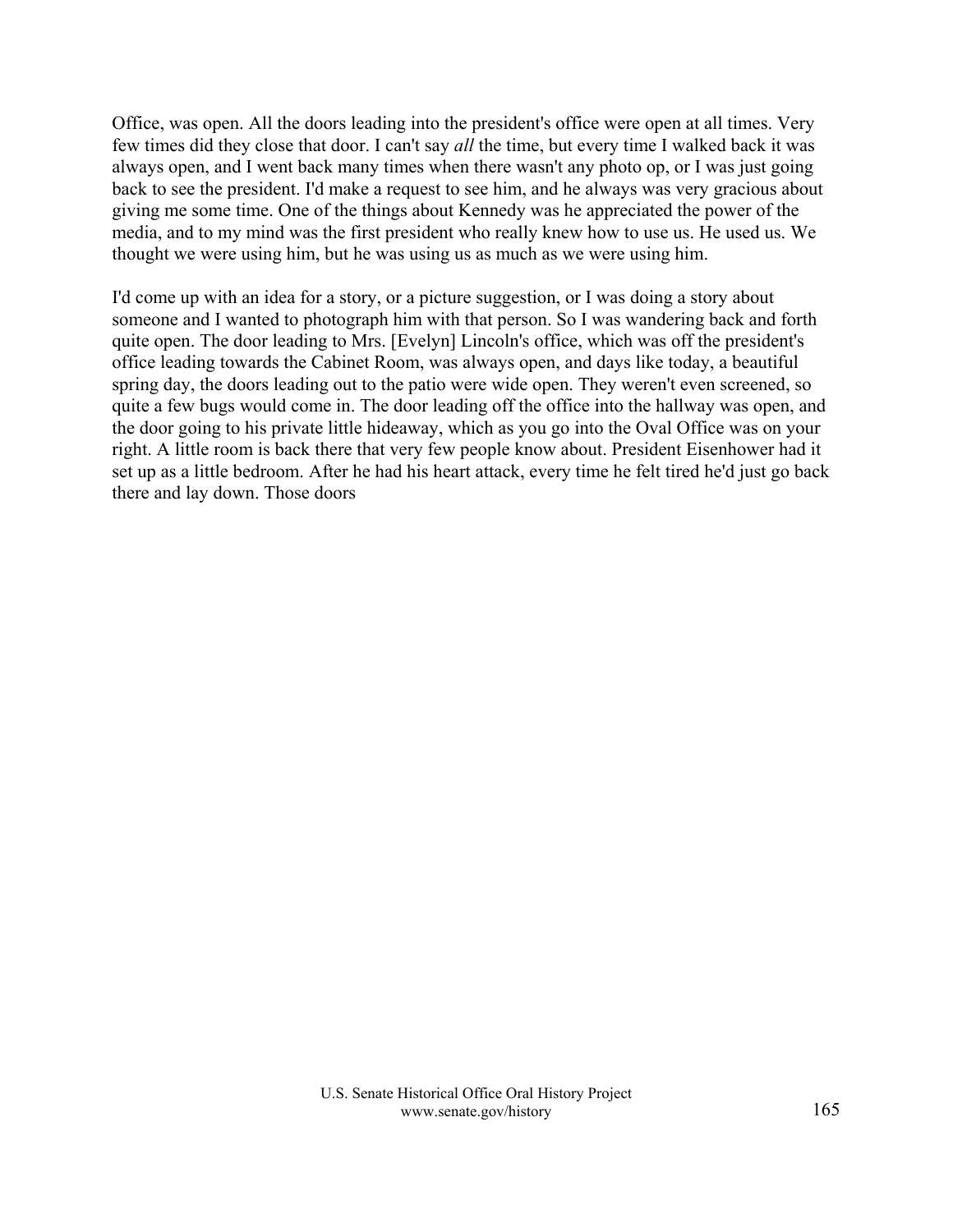were always open, so anyone walking in the hallway could stick his head into the president's office and see him, and if he wanted to speak to him he could, or if he just ignored him he'd go on.

Well, while doing this "Day," I got me a chair and I sat just inside the president's office, right smack up against, practically, the door going to the Cabinet Room. So I was in the office, but as far away from his desk as I could possibly be. Sometimes, if a visitor was coming in that I thought might feel uneasy with me in the room, I would pick up my chair and go into the other room, but the door was always open. I'd keep sticking my head in to see what was going on.

President Kennedy's back was broken during the war, when that torpedo boat of his was hit by the Japanese destroyer. As a result of that injury he wore a brace on his back most of his life. Quite a few people didn't realize that. Also he could never sit for any length of time, more than thirty or forty minutes in a chair without having to get up and walk around. Particularly when it felt bad he had a habit, in the House, and the Senate, and into the presidency, of carrying his weight on his shoulders, literally, by leaning over a desk, putting down his palms out flat, and leaning over and carrying the weight of his upper body by his shoulder muscles, and sort of stretching or easing his back. He would read and work that way, which was something I had seen him do many times. When I saw him doing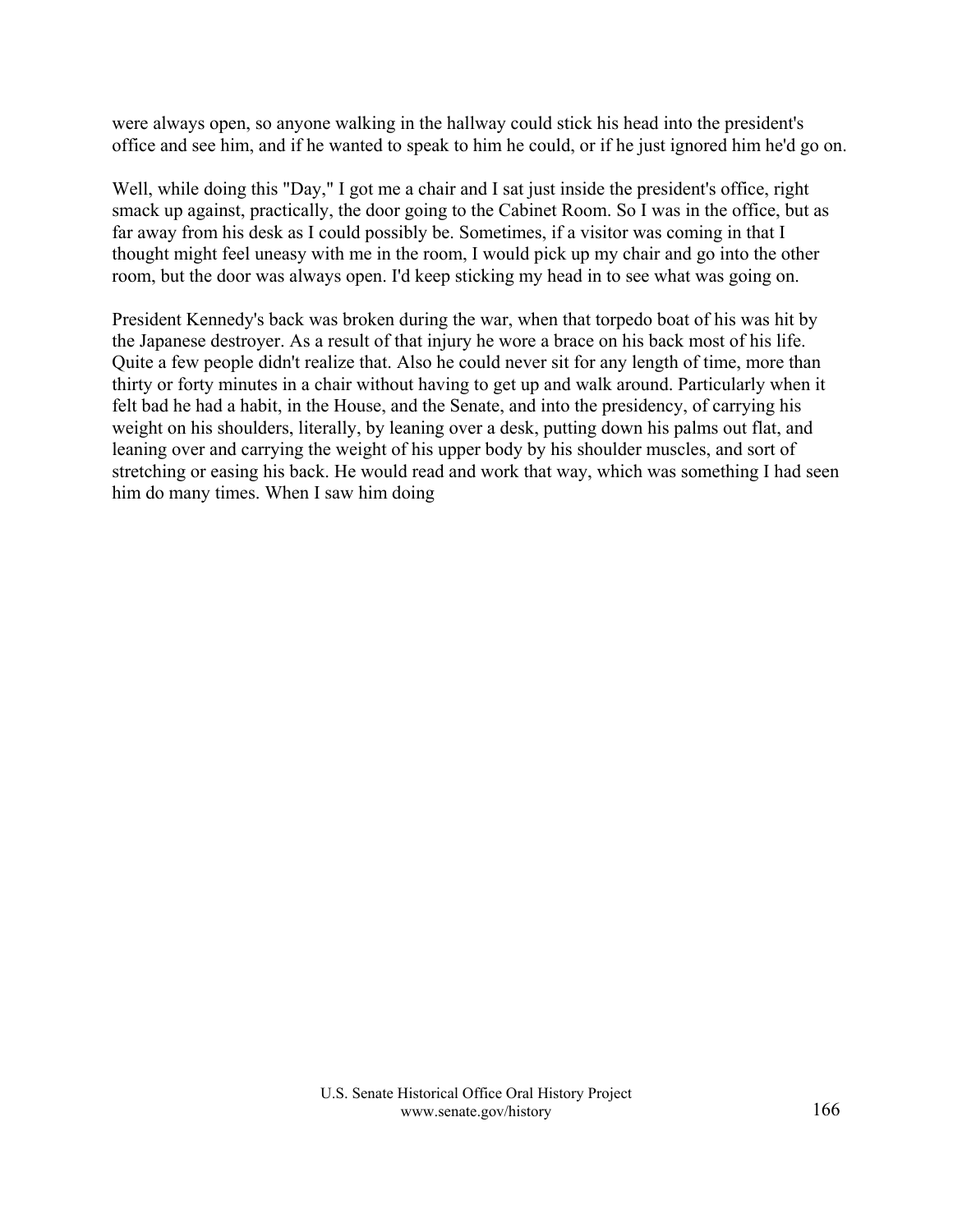that, I walked in, stood by his rocking chair, and then I looked down and framed him between the two windows, and I shot that picture. I only made two exposures on it--we were very conservative with our film. Then I walked out of the room and stood there for a while, then I saw him straighten up. I went in again and I photographed him straight up, for a different shot, from the back, then I walked around to the side and photographed him profile, right and left.

He had a copy of the *New York Times*, he was reading the editorial page--and I have that print right here, I was looking at it just the other day. He looked over and he saw me. He hadn't been aware that I took that picture from back, but he saw me when I moved to the side there. He glanced over at me, and he said: "I wonder where Mr. Krock gets all the crap he puts in this [expletive] column of his." Apparently he was much upset about Mr. Krock's column that day. So that was the occasion of that picture.

Also, I'd like to point out that he had such an eye for pictures that when I took the make-ready of that magazine--this picture was on page three of a three page photo lay-out and story that ran in the *New York Times*. Tony Lewis wrote the story on "A Day With the President." On the cover we ran a picture that I made from the Rose Garden looking into the president's office. That was the first time that had ever been done. I think McGeorge Bundy was sitting with him, I don't remember anymore to be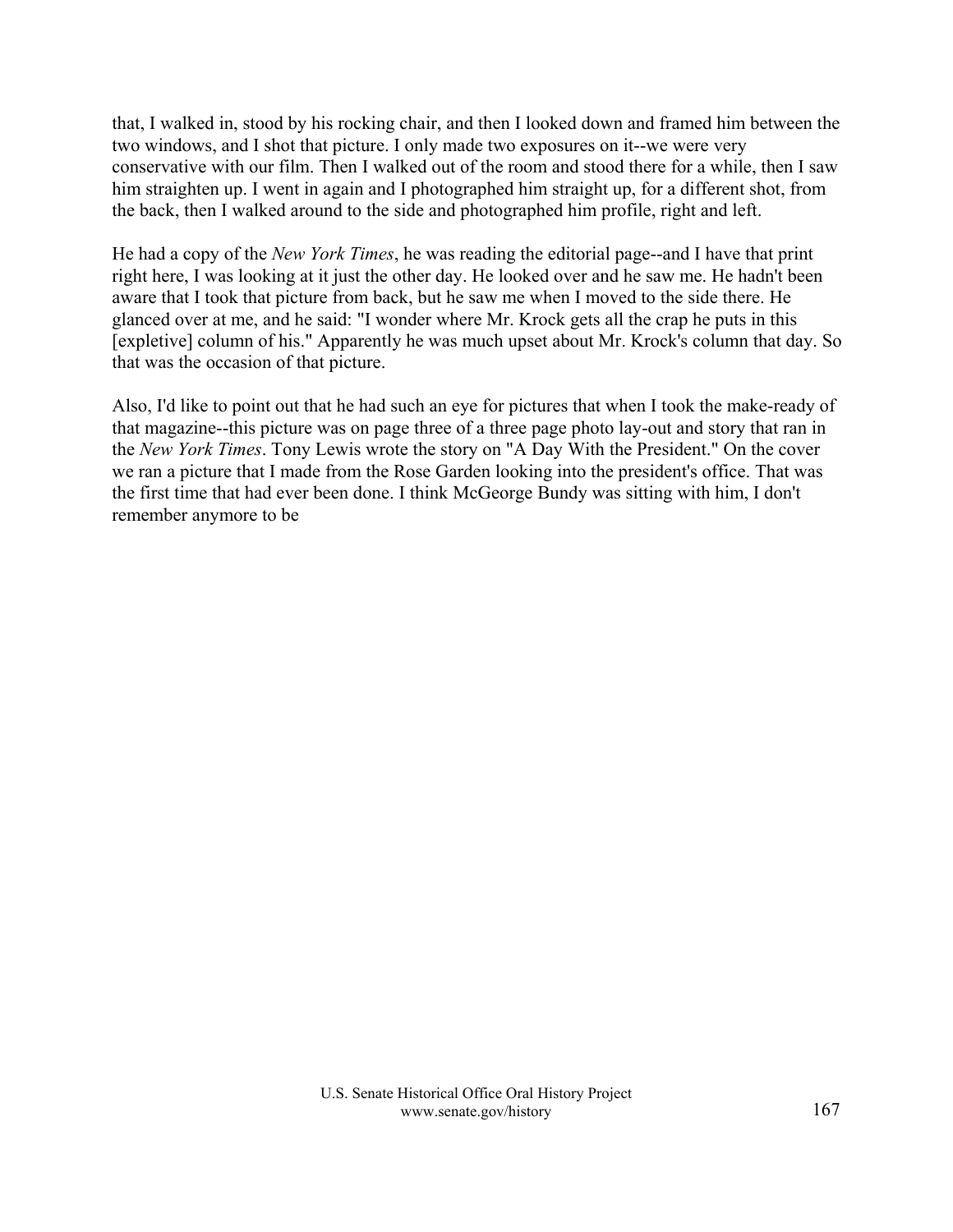honest. Anyway, the *Times* used that on the cover of the magazine. So I went in on a Thursday to show him the make-ready. I showed him the cover, and he said, "Very nice, very nice." Then he flipped over and started looking at the pictures. He flipped one page over. We had pictures timed from early morning until when he left at night. When he got to the third page and his eyes were wandering down he spotted this picture. It was a small size, right in the center, looked like it was three inches by four inches, or something like that. He put his finger on it, and looked over at me and said: "This should have been on the cover." It struck him right off that he knew that was an important picture and that it was not being played properly. That's the history of that shot.

Oh, by the way, Ted Kennedy today wears the same kind of brace because of his back injury in that airplane crash. One day I walked in on Ted and he was doing exactly what the president had done. But he was in the offices of his committee, Judiciary, and he was leaning over a desk with his hands stretched out like his brother had done. It's incredible how the Kennedys all look alike from the back. You add forty more pounds to President Kennedy, and you've got Teddy--from the back.

**RITCHIE:** It's a remarkable picture. You wouldn't guess from looking at it that he was reading the newspaper.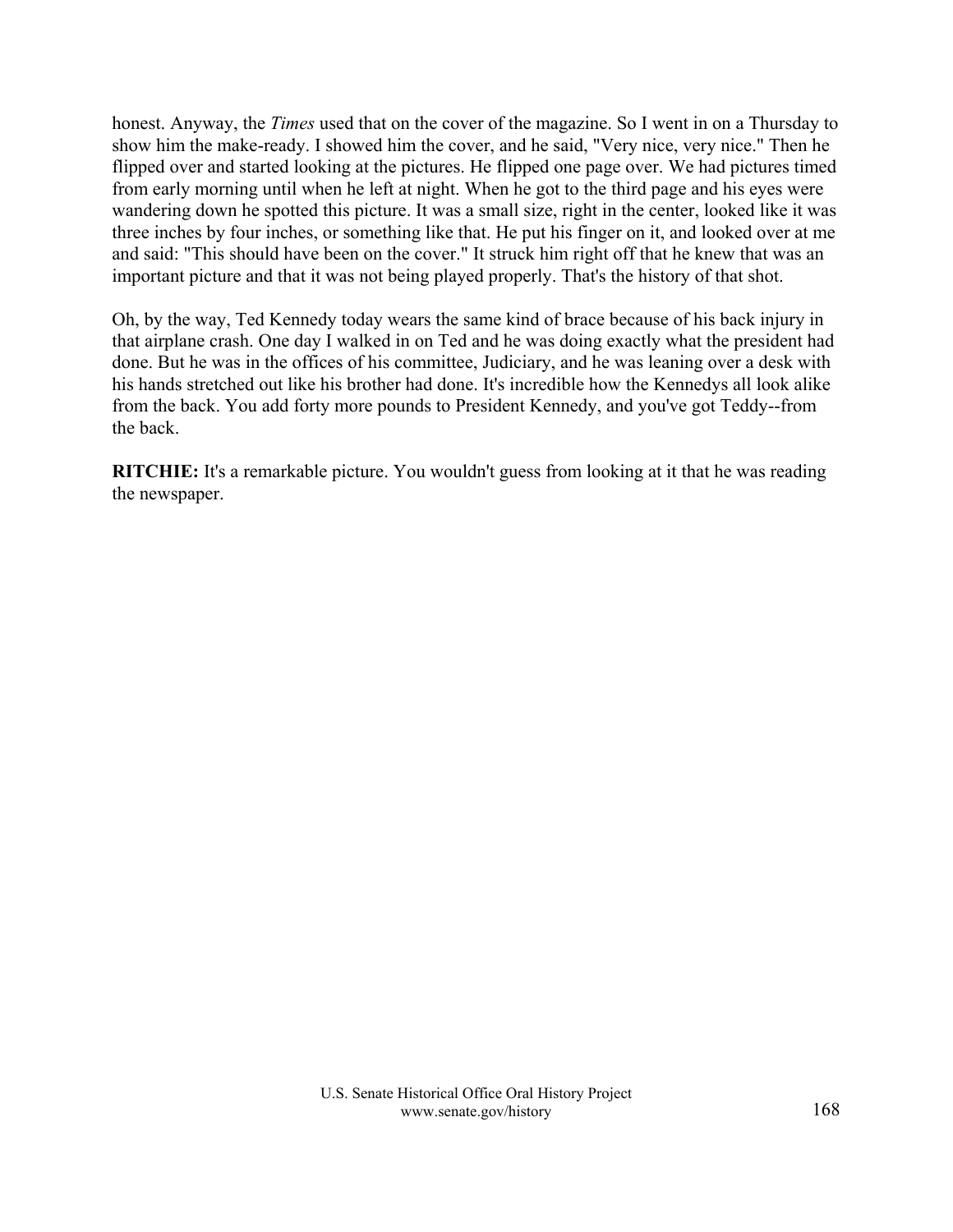**TAMES:** Well, whether he was reading the paper when I made the picture I don't know. He had a stack of other documents he was working on. He would work that way, turned around standing. So whatever he had been working on when he was sitting, he just simply took it and reversed it. He had his papers there, but when I went back in after making that first shot--it must have been three or four minutes before I went back in--whether he was reading the paper at the time that I walked in on him, I don't know. I know that I have repeated that story many times as a joke, and for impact I've always said he was reading the editorial page of the *New York Times*, particularly when he made that comment about Mr. Krock. When you repeat this story to other newsmen who have known Mr. Krock, they just break up. So I did that as sort of a joke, but whether he was actually reading it at the time I took it, I don't know. But I know he was reading the Krock column about three or four minutes later, when I walked back in the second time.

**RITCHIE:** You had also mentioned, when we talked on the phone the other day, that reading the first interview reminded you of your breakfast with Richard Nixon.

**TAMES:** Oh, yes, that was the interview that I had with Richard Nixon when I came to Chicago from Indianapolis. In our first interview, did I mention that I went out there with [Robert] Taft or not?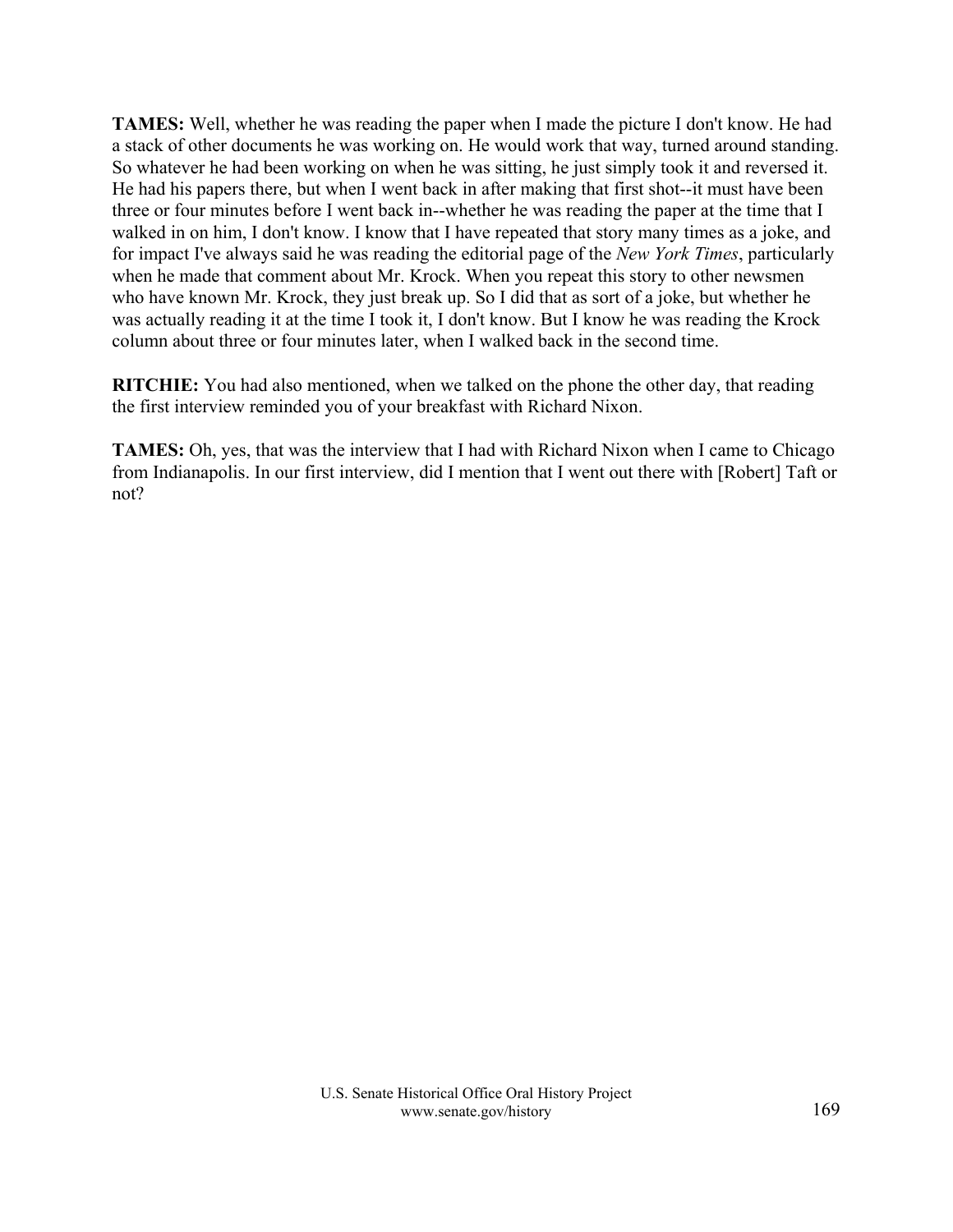**RITCHIE:** No, you just mentioned that you had met Nixon on the street and chatted with him, but you did not mention Taft.

**TAMES:** Well, see just before that I went west for the Republican Convention in Chicago by traveling with Taft, who was the front-runner for the nomination, and literally had it wrapped up. Everybody kept saying that he had it wrapped up, just as much as they say George Bush has it wrapped up today. And he had just as many delegates, according to his own count, but there were some disputed delegations in the South. There were some rules under the Republican party, there was some gray area there, but by and large he had them. I went west with him and we ended up out there in Indianapolis. After we finished that rally, the next morning very early we took a train--Taft took a train to Chicago. Here he was the front-runner and there was no media with him. Maybe one or two people who met him in Indianapolis and covered him there during that big rally in that very hot, hot ballroom at the hotel. We were just incredibly sweating. He was in his shirt sleeves, wiping that bald head of his.

We came aboard the train and I was with him. There were three or four reporters and he told them he would see them later in Chicago. They went off to the dining car, and he looked over at me and said, "Come on in." So I sat with him all the way to Chicago--here I am a shirttail photographer. I made a couple of pictures of him working on these tally sheets he had. He kept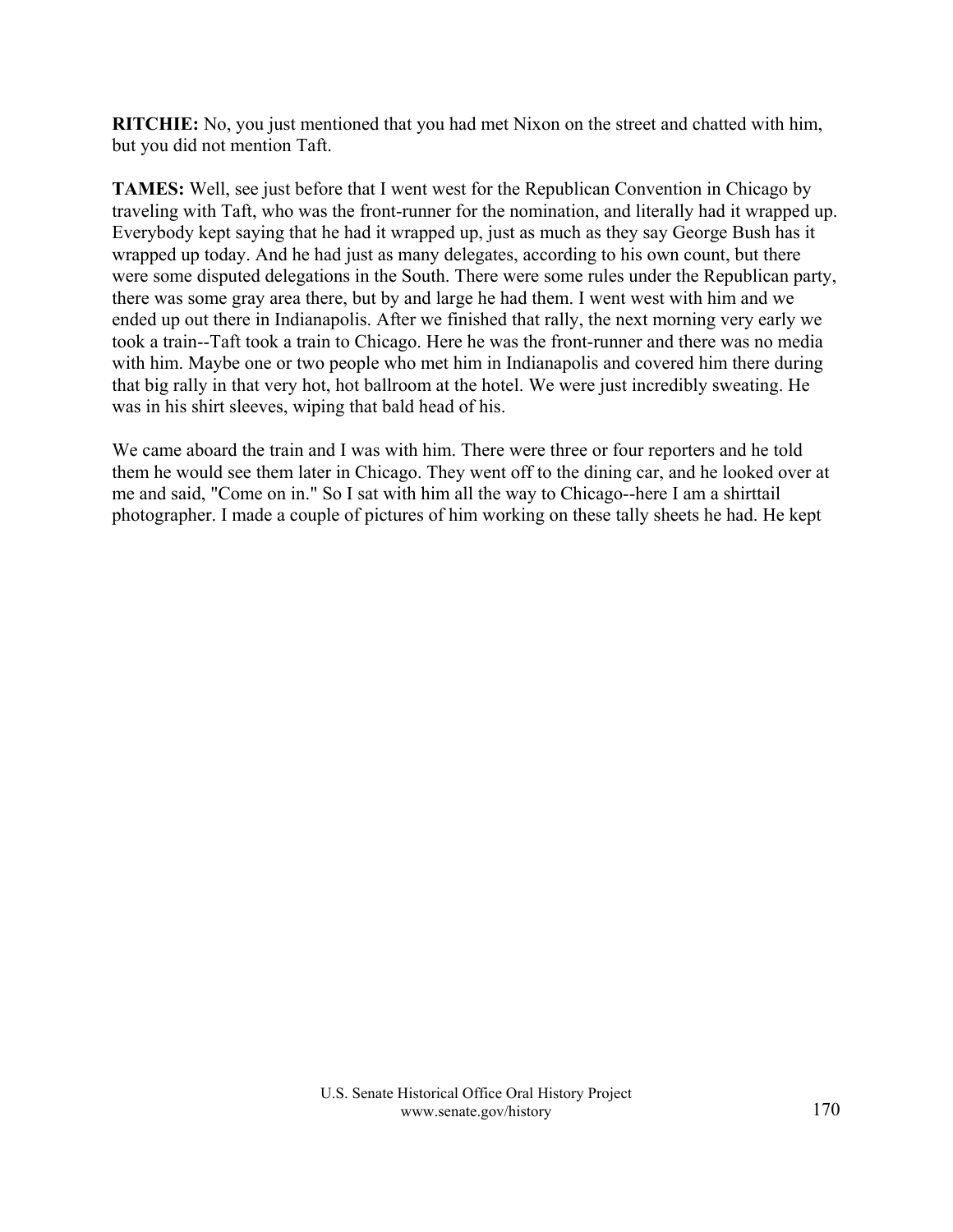adding them up and adding them up from every direction and he kept saying, "I've got them." "I've got them." Somehow the figure 1604 sticks in my mind, whether that was how much he needed, or that's how many he had, but he said, "I've got them here." He said, "I think I'm going to get the nomination on the first ballot." We arrived at the Union Station in Chicago, only to be met by this huge throng of young people, young college students, all carrying banners and shouting in unison: "Thou Shall Not Steal." Apparently the Republican credentials committee was going to meet the next day to take up the question of Taft's southern delegates, which were critical to him.

Somehow it had been plotted by Eisenhower's supporters and it was a very successful campaign. Whatever the merits of Taft's claim, he ended up losing his delegates. As a result he never got it. They were so close in delegates that I think the southern delegation between winning the nomination and losing the nomination, and Taft lost it strictly on that "Thou Shall Not Steal" campaign. He never got over it. For the year that he lived after that, increasingly he was less active politically and very hurt. He took the rejection of his party very hard, in my opinion, and deservedly so, because if anyone fought the battles in the vineyards of the Republican party it was "Mr. Republican" himself, Mr. Taft, there was no question about that. And here was this upstart of a general coming along and stealing the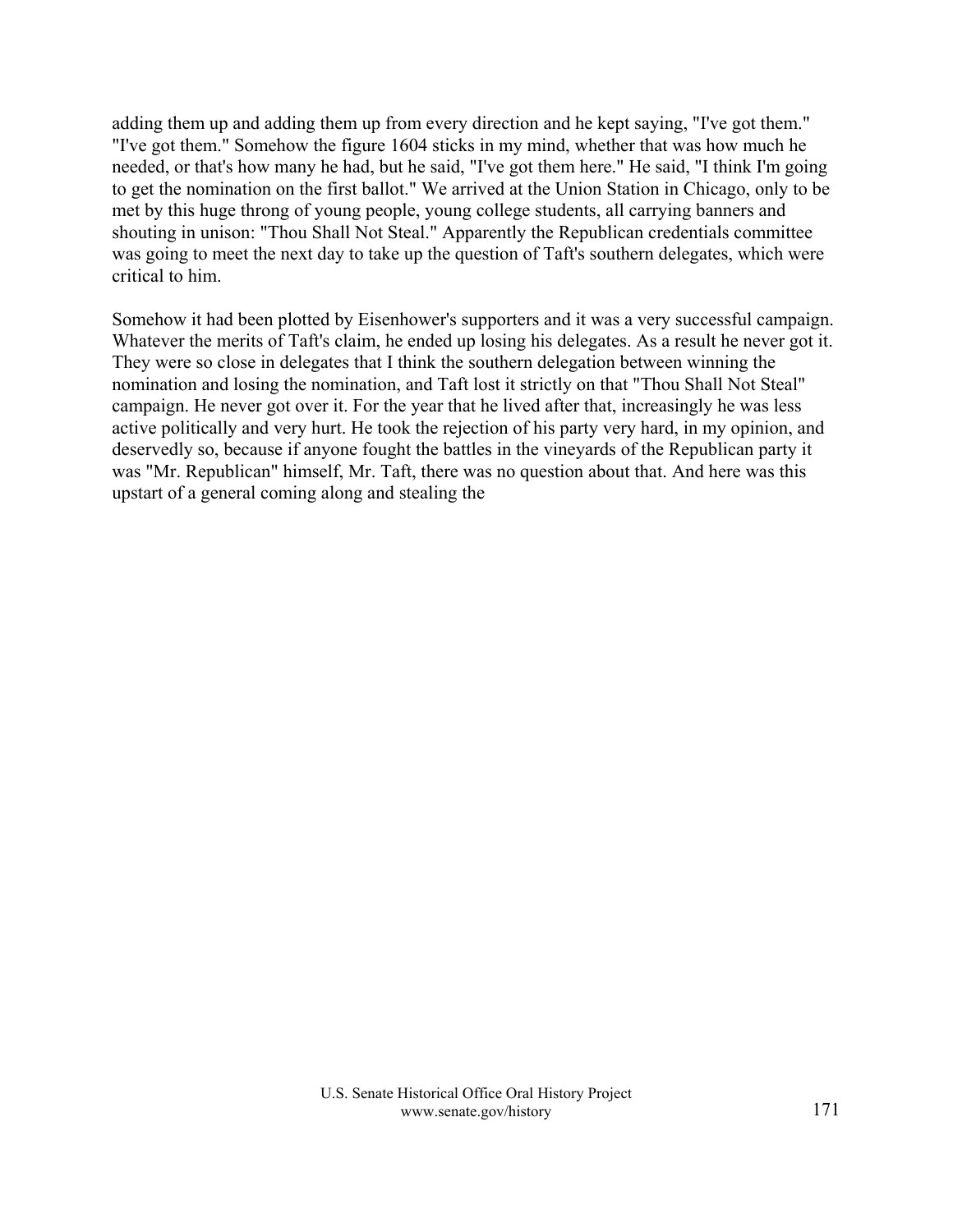nomination. I think Adlai Stevenson would have whipped Taft, so the Republicans in their wisdom--the same damn way that Democrats in their wisdom today are not about to nominate Jesse Jackson--knew they would lose going away.

**RITCHIE:** Did you tell Nixon this story when you met him?

**TAMES:** Oh, yes, coming back to Nixon--see, there in my Byzantine Greek way my mind just goes drifting, as my wife always says, I go drifting--what happen was that after this incident, Ike got the nomination or it was a foregone conclusion. Then the question who was going to be Ike's vice presidential nominee. Well, I was just coming out of the Drake Hotel when a cab pulled up and out jumps Senator Nixon. I said, "Hi, Senator, how are you?" And he said, "Hi, George, what's going on?" "Not much," I said. "I think it's pretty well wrapped up and Ike has got the nomination." He said, "I figure as much, but who's got the vice presidential nomination?" I named about three names, but the one I concentrated on was Henry Cabot Lodge. I said, "Lodge is the logical one. He's got the inside track on that, and rumors seem to be that he's going to be it." Nixon said, "Yeah, well what are you doing now?" Nothing, I said. He said, "Come on and have breakfast with me."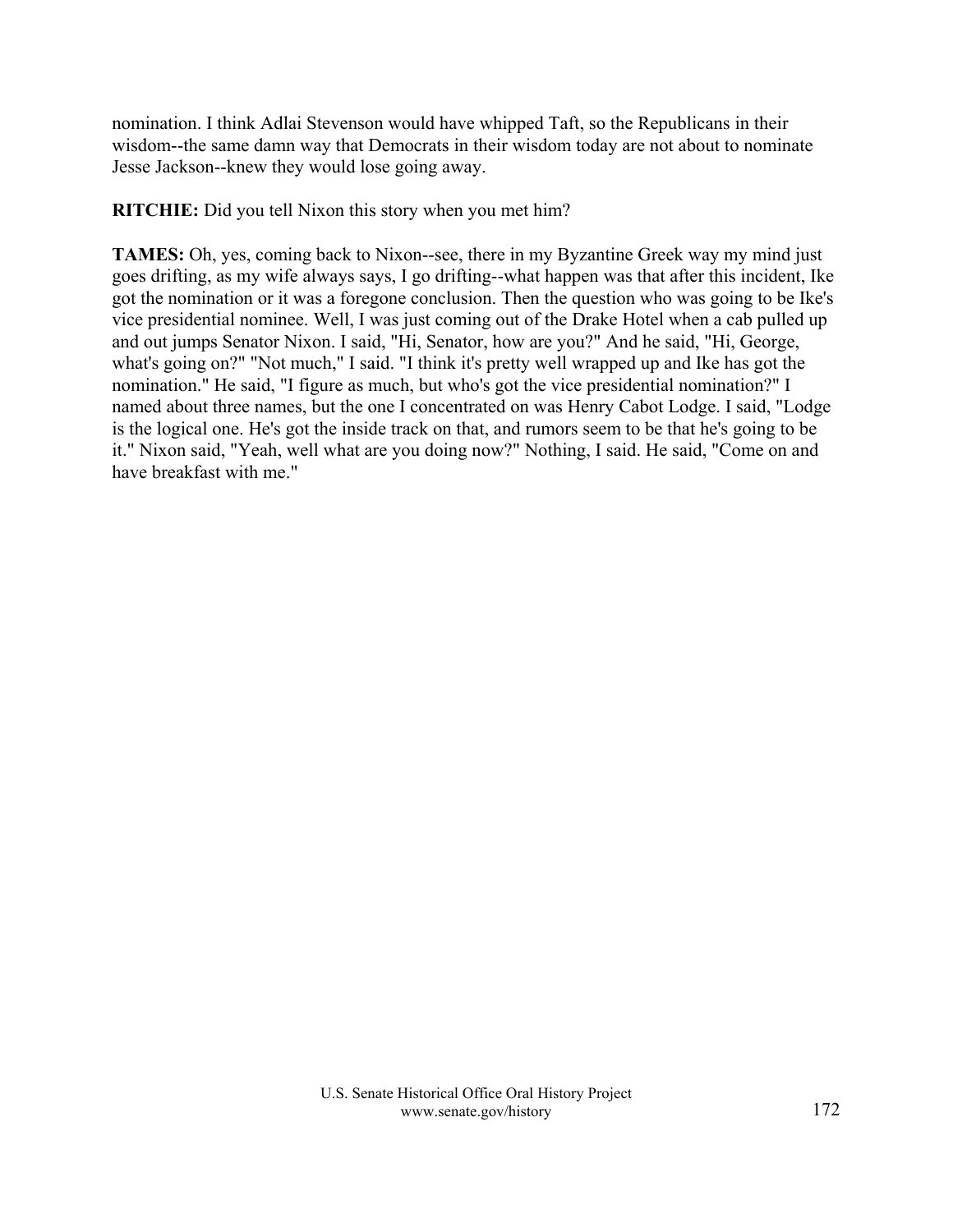So we went down and sat, Nixon and I, and had a long breakfast, in which he probed my mind as to what I had been hearing, and what was going on, and what everyone heard. I just frankly talked to him the way we're talking now, based on what I had been hearing, to make conversation in a friendly way. I've always wondered if at that moment whether he knew that he was being considered or not, and that he was just testing me to see what rivals he might have, or whether it came as a complete surprise to him a little later. I've always wanted to ask him. One of these days if I can get next to him somewhere I'm going to ask this one question, whether he knew at that moment that he was under consideration for the vice presidency.

**RITCHIE:** What sort of a man was Nixon, especially in private in a meeting like breakfast, or when you saw him as a senator or vice president?

**TAMES:** Well, you know I first met him as a member of the House. I first made some pictures of him early, around the Tidal Basin, riding his bicycle with his wife, around cherry blossom time.

**RITCHIE:** I've seen that picture.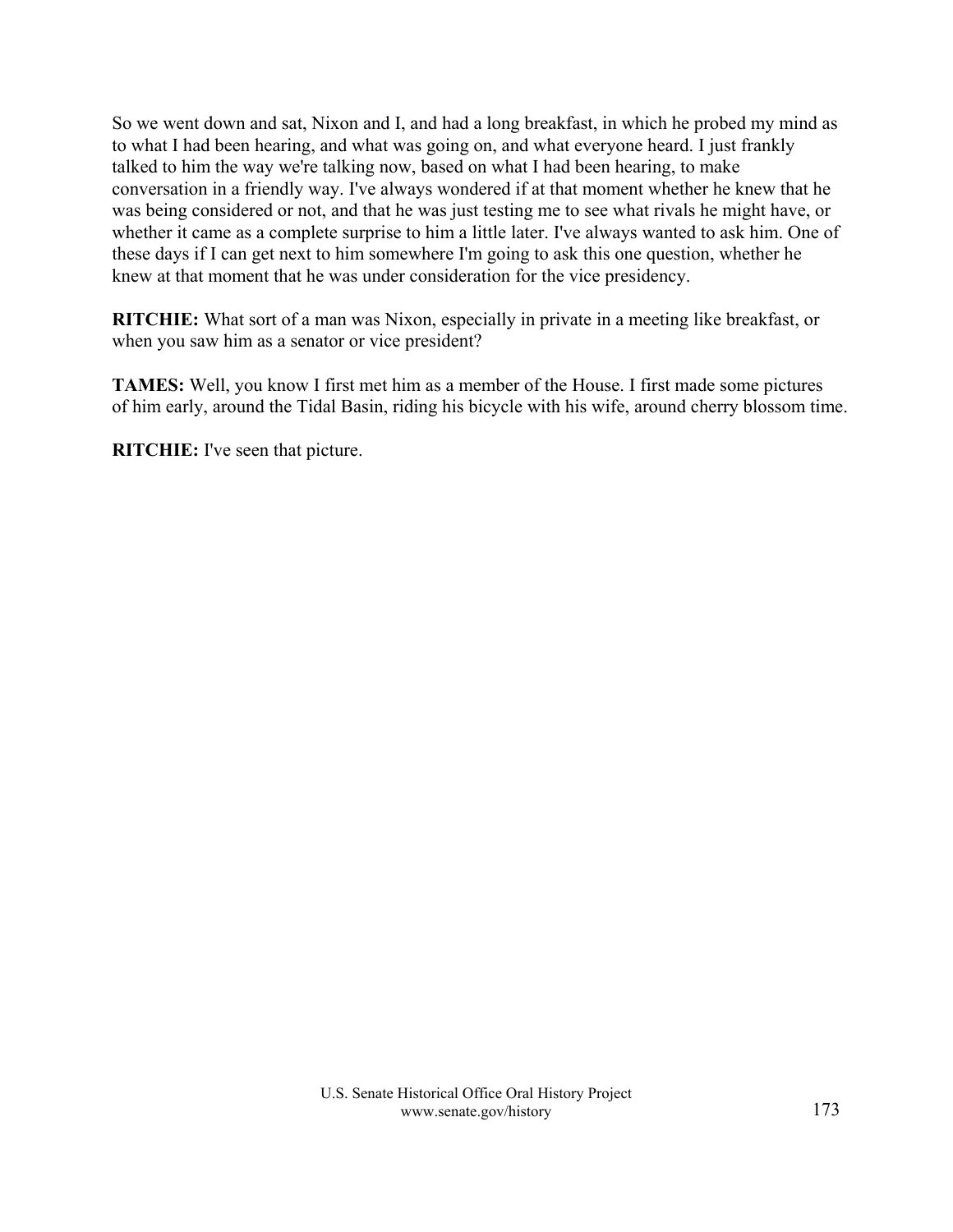**TAMES:** I wasn't the only one that made it. I think AP or UPI did too. I think we were there, we spotted him, or he spotted us, and made a point of coming to us. So it was a good picture, very nice. Then I got to know him very well during the Communist hearings of the House Un-American Activities Committee, because he became a favorite member for us photographers, who were limited in the different types of pictures we could get. Getting a witness talking got to be pretty boring after a while. But Nixon was a probing member, and we could always sense that he wanted his picture made, and would get into a situation that would oblige us and further himself. What we would do was to try to get him into any kind of situation.

I remember one time sliding along the dais, trying to be as inconspicuous as possible, and leaning over to him and whispering: "Bring the witness up to you." Then I backed off. What I wanted him to do was to bring the particular witness, who was showing off some particular papers, up to the dais, so then we could get a picture of Nixon looking at the papers with the witness there. The chairman was Parnell Thomas, a big guy, he was a gross looking fellow. Anyway, we would ask Nixon to do that, and he would do it. We'd all stand by, and in about five minutes, or ten minutes, the first thing you'd know, Nixon would ask this man to come up. And when he did so, snap, snap, everybody concentrated on the shot and we made it, and it would make the front page the next day.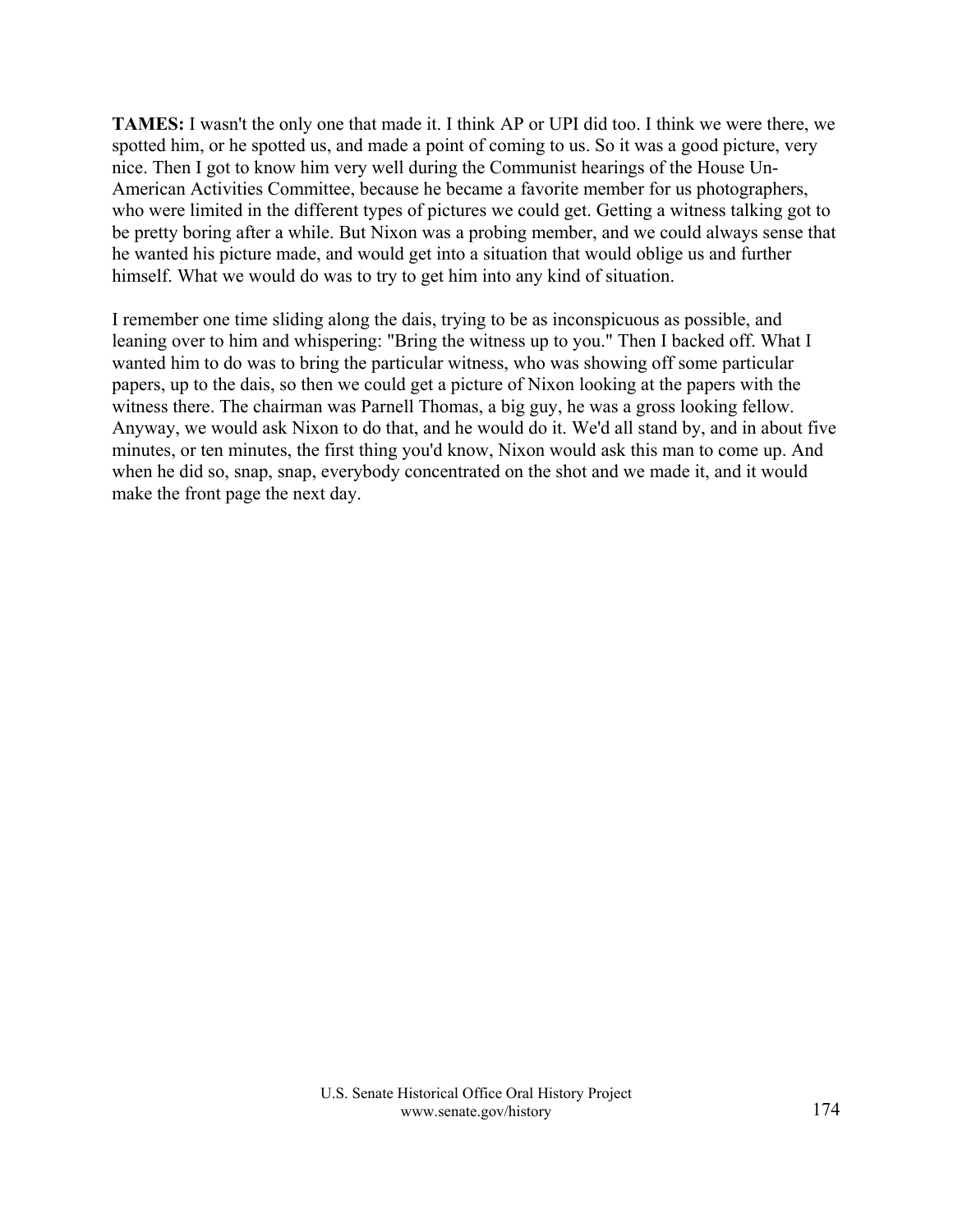Personally, he was very likable, always willing to stop and have a cup of coffee and inquire about us. Then when he found the Pumpkin Papers and all the hullabaloo, we knew we had a live wire here. He was the Joe McCarthy of that period, always looking for the cameras and always willing to spout anything that would get your attention. Then Nixon ran against Helen Gahagan Douglas for the Senate, and it was such a vicious campaign that my own liberal feelings were offended. But at the same time we remained very good friends. To this day I think we are. I don't see him that often. But Mrs. Nixon was very nice, and the children were small, two and three years old, I saw them around. I never campaigned with him, but later as vice president he would have us over to his house. I remember one particular occasion where one of his daughters put on a tutu and did a little ballet dance for us. She was in the second or third grade. It was very personal.

I found that even though I instinctively wanted to be anti politically, you know that in your business you're supposed to be neutral: shoot and observe what you see. But it's practically impossible not to try to improve on situations when there's someone you favor, and not take a person who you disfavor and make him look bad, but only shoot what they're doing at that moment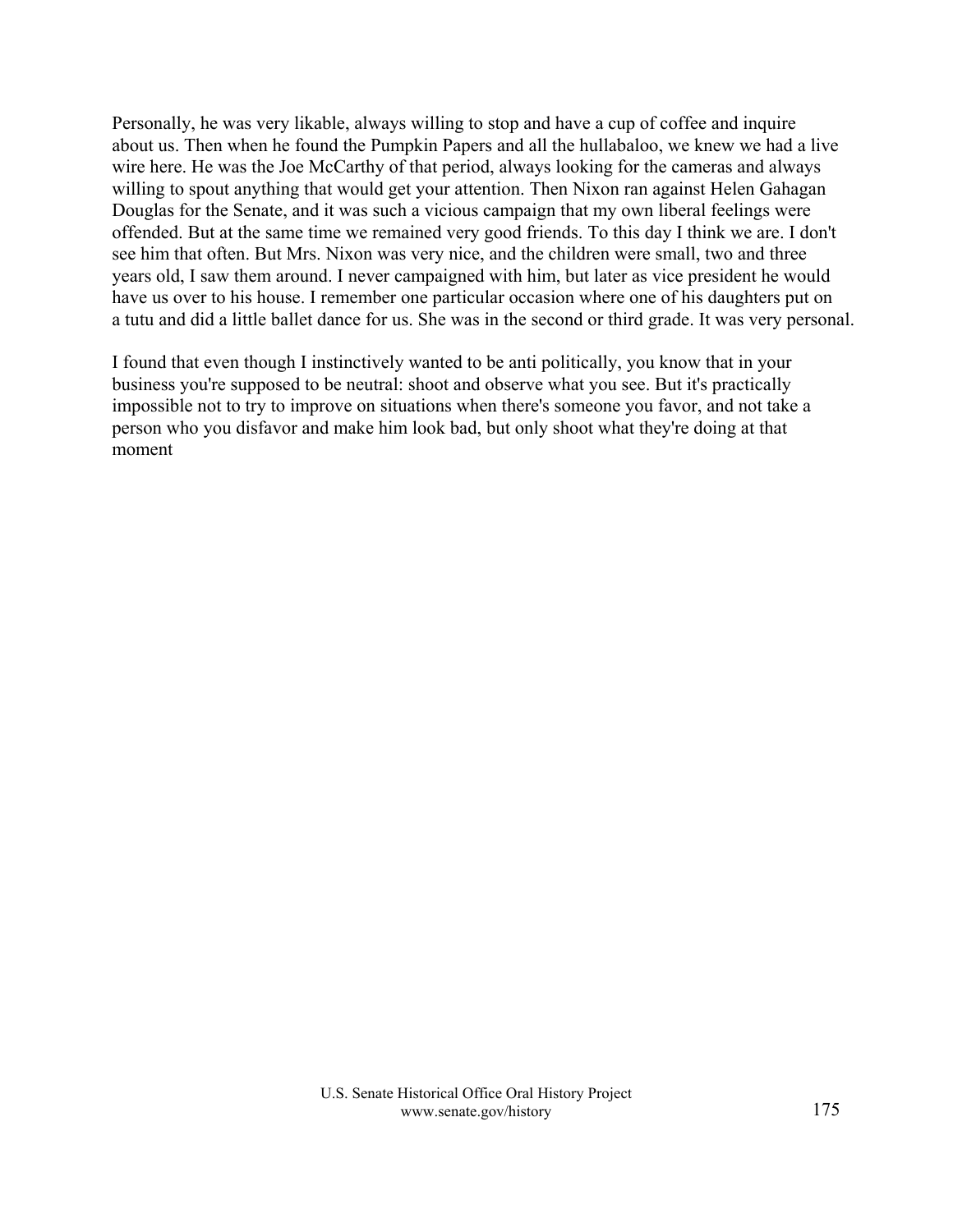without trying to editorialize a little bit and improve situations. The light might not be as flattering as it would be if you move him fifteen feet away, but you just don't bother to move, you just shoot it the way it is. But by and large I have no personal complaints about Nixon.

In his later years, I kept thinking Nixon was hitting the bottle a little bit. He would make me promises and never keep them. Particularly when I was president of the White House Photographers for three years, and those three years he never came to our annual dinner. I was looking forward to presiding over a dinner with the president of the United States, and he made a point of telling me the second time that it wasn't me or the *New York Times* but there were circumstances that he just couldn't make it that year. But he put his arm around me as I was leaving his office and said, "I'm going to be there at your next one." So I made full plans for the next one. At that time I had brought the five members of the original twenty-eight that had started the White House Photographers Association in 1921, who were still alive in 1971. I don't think but one is alive today, if not they're all dead. They came in to see the president and we presented him with a gift that we had for him.

I took my camera and said, "Here, Mr. President, you make a picture of the five surviving members." And he did. We published that picture as publicity. The next thing I got the idea that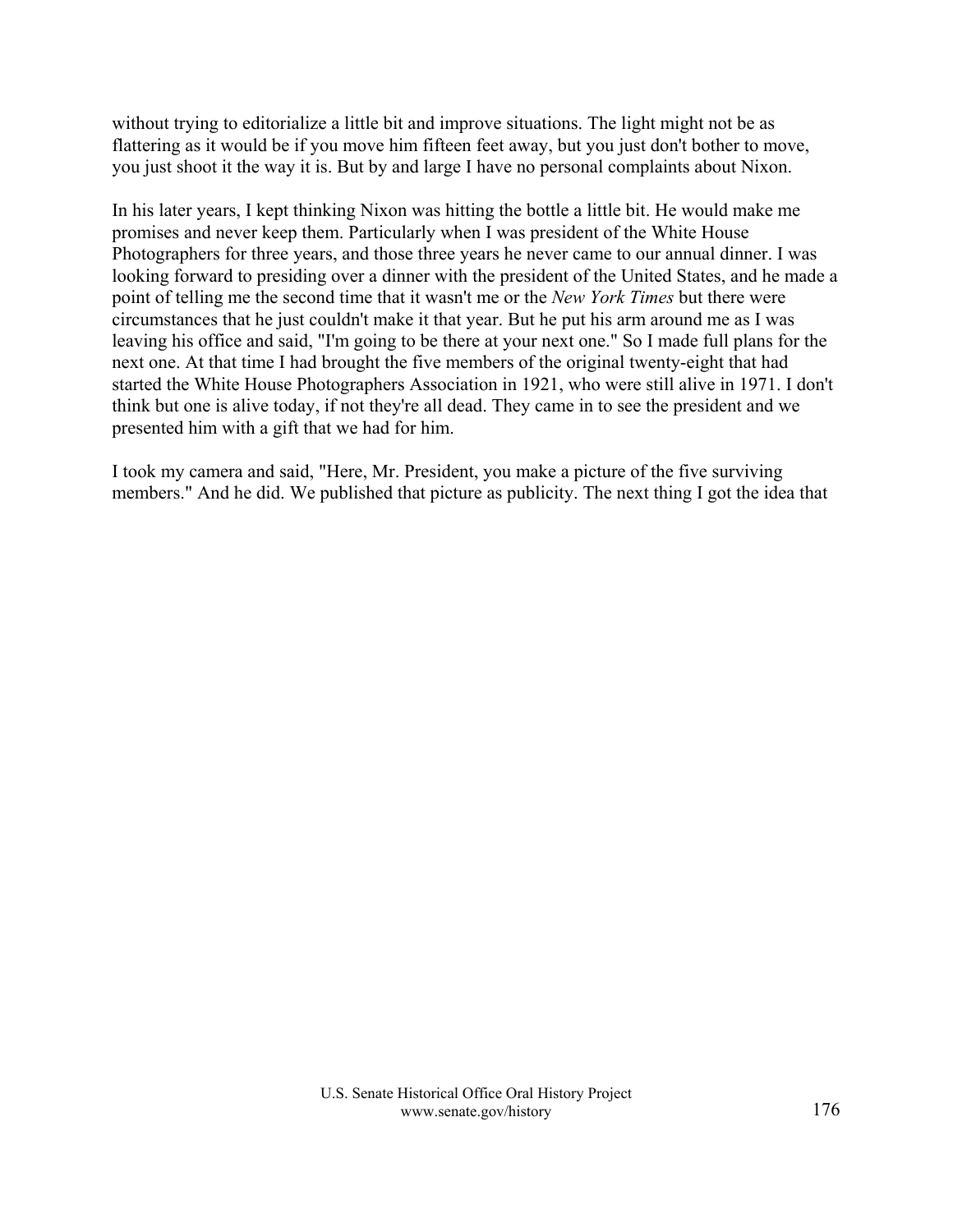since he was coming the next year, that we were going to make a real to-do about it. We added a special photo category to our annual contest. It was called "President's Class." Not presidential, we had that ourselves. But only presidents were eligible to enter the "President's Class." And since we had only one entry, that's the picture he made of the five, that he won. In so doing, he was to receive a plaque stating this, like all other winners, and he was to receive a gold dipped- we didn't get him solid gold--White House news photographers pass, with his name on it, signed by me as president, making him a member. We were to present that to him first, then declare him a winner. We had this all in our annual, listed the whole event.

At the same time, I thought since this was my swan song as president after three terms that I was going to do something special on top of all this. I went to Tiffanys and had them engrave a dozen cuff links, 18k gold cuff links, with the White House on the cuff links and the date, 1971, and our initials, for which Tiffany, if I recall, charged me something like eight hundred dollars for the dozen cuff links. I kept one for myself; I gave one to my vice president; one for every officer in the organization; and one for the chairman of the dinner committee. And we had Nixon's ready to give to him. Needless to say, he didn't show up. So to this day, if you want to see his cuff links, his plaque, and his citation, I'll show them to you. I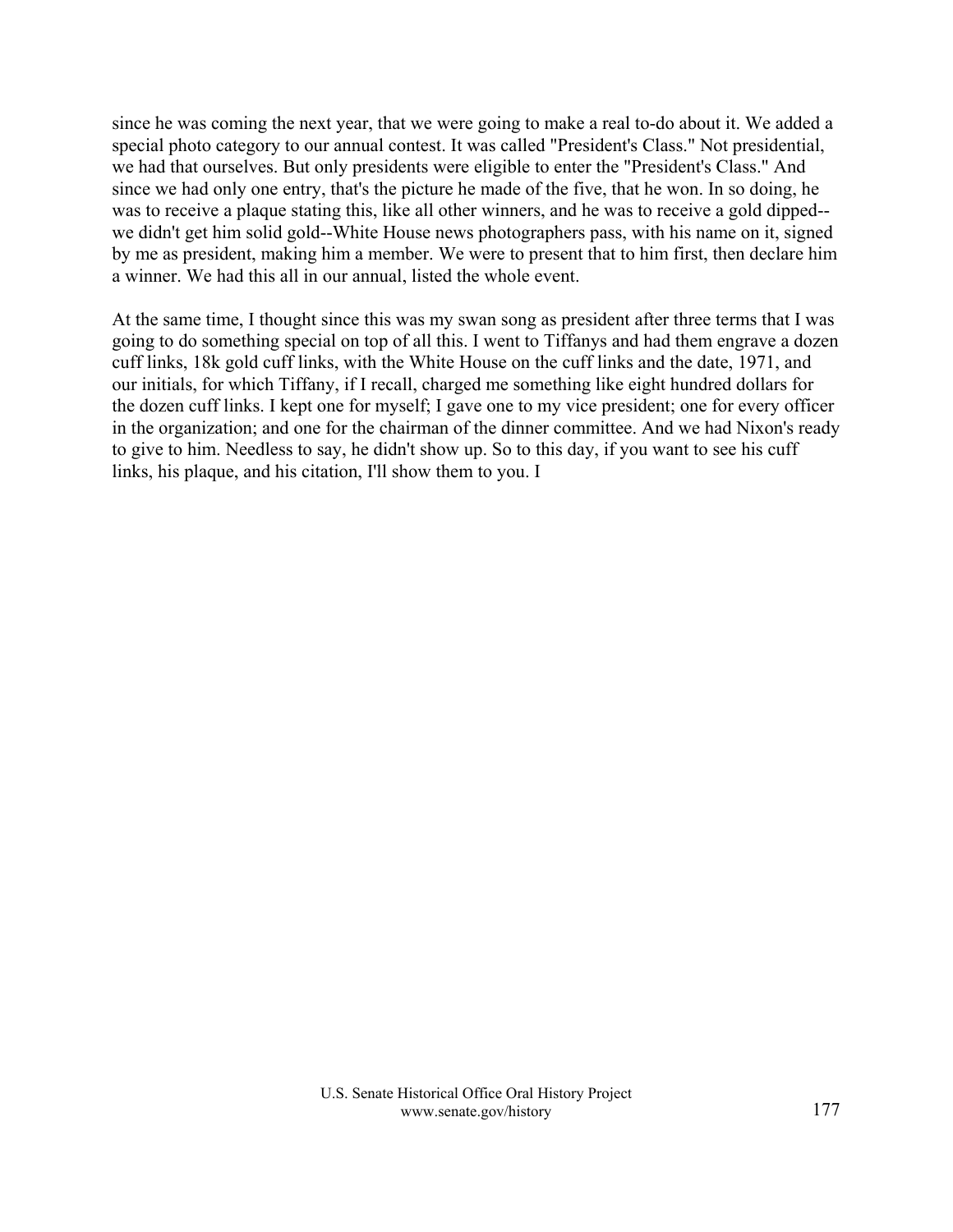have them downstairs. I figure if that bugger wants them, he can come to my house and get them. I'll present them to him right here in my living room, but I'm not going to deliver them to him!

**RITCHIE:** I remember very vividly the White House Press Photographers' annual exhibit that they put up in the first floor gallery of the Library of Congress.

**TAMES:** Oh, that's a great place.

**RITCHIE:** When Nixon was president, they had some of the most uproarious pictures of him. They somehow managed to catch him in some of the funniest looking positions. For a man who wanted to be photographed, he somehow seemed uncomfortable and unnatural in so many of his poses. What was it about Nixon?

**TAMES:** Of course, his was a face that cartoonists had a field day with. It was those jowls and that sloping nose. He was conscious of that, and the very fact that he sweated so profusely. You could get pictures of him with the long lens with the water just rolling off of him. I wonder if sometimes if he had the same type of mind that I have, in the sense that it races so that your mouth cannot keep up. As a result, you stumble. And you have that detached look in your eye, where you are actually hearing your mind, which is way ahead of your mouth. That's what I thought he was doing. As a result, you could see that he was hesitant. It's a good way to study the people, through that lens.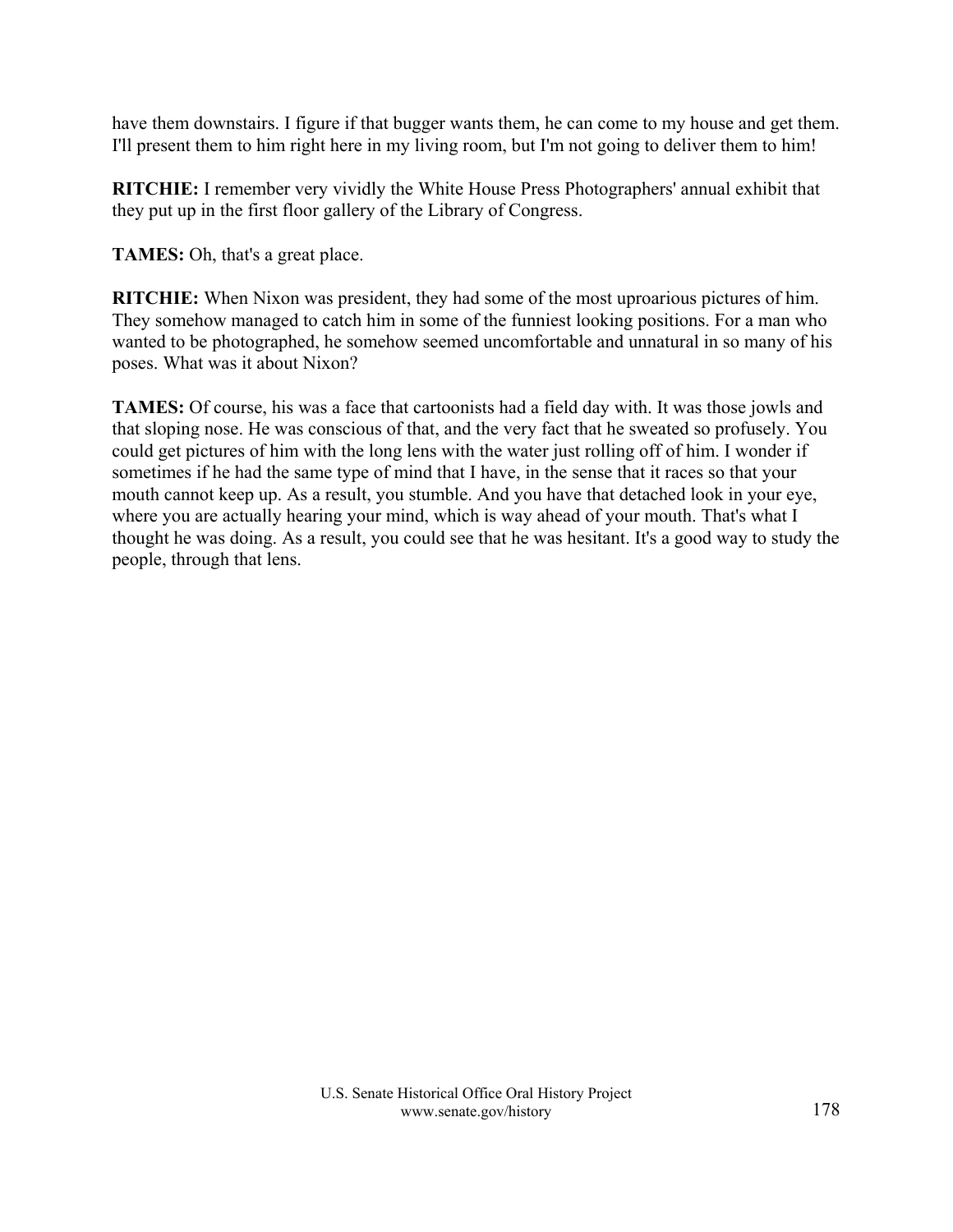**RITCHIE:** To go to a Congressional photograph, as we were coming up the stairs today I was reminded again of one of my favorites among your photographs, which is the picture of Frank Church and John Stennis in a committee room. It's a wonderful picture that says so much about senatorial chairmanships, and power, and generations. What was the story behind that picture?

**TAMES:** There's a situation again where I doubt if any other photographer will ever have the opportunity to repeat, because nobody's going to have the access that I had. It's just impossible with the mass of the media. I could ask to go backstage, so to speak, and photograph members in meetings, and do it without causing a tremendous amount of flack. This picture was made at a meeting of the Democratic Senatorial Steering Committee, who were then deciding and voting on chairmanships for the new Congress. It was the Congress before Church ran for president, which had to be the nomination that Carter got, which had to be twelve years ago. Since he wanted to run for president, he wanted to be chairman of a committee that was going to put him in the forefront and make his name known even more so than it had been. So he wanted to be chairman of the Senate committee to investigate the CIA. That was being talked about, and he thought that would be a very good platform for himself and his political ambitions.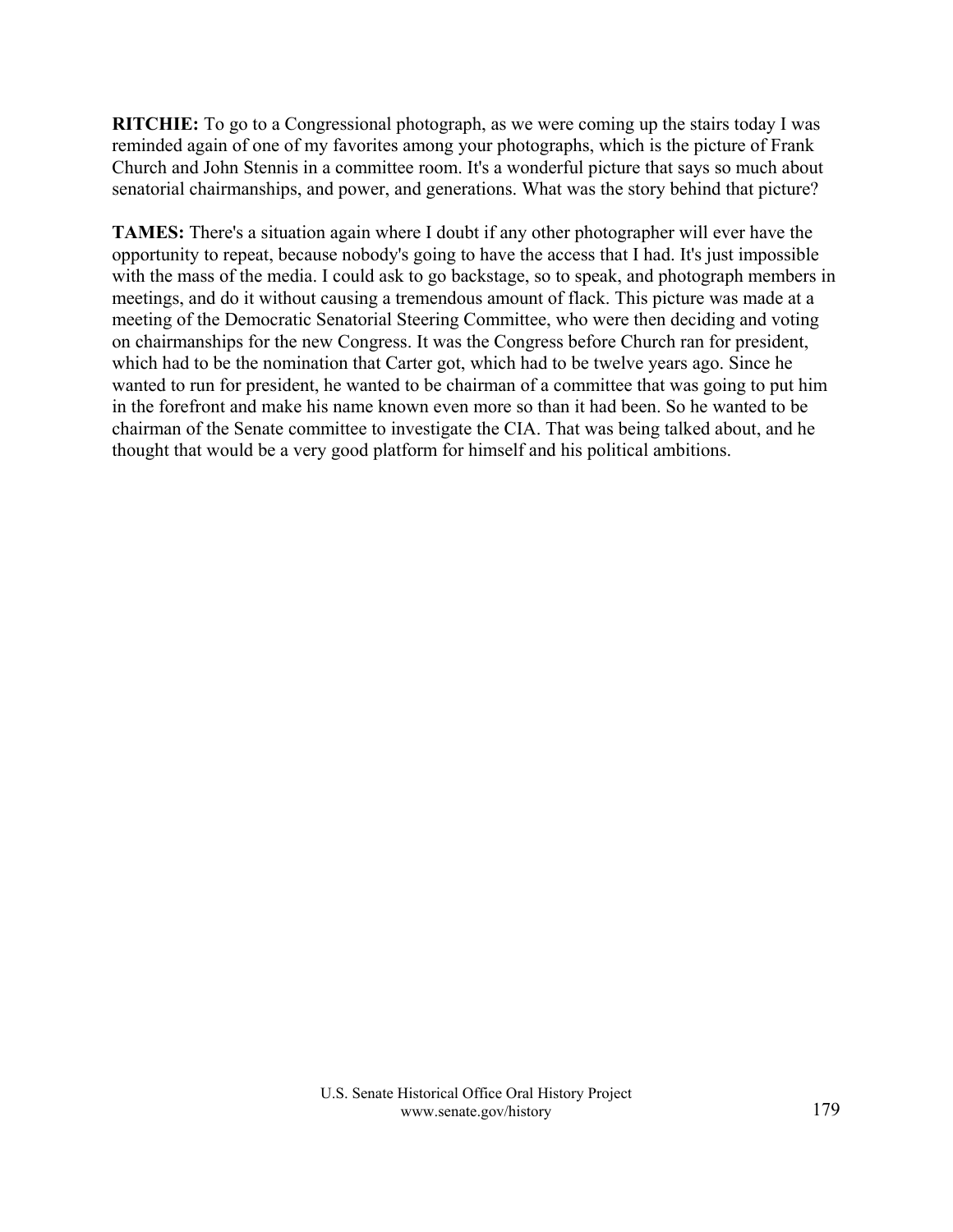While he was in this Steering Committee room, with all these senators milling around, he was lobbying for the job. He walked up to Senator Stennis, who was a powerful member of the Steering Committee, and also a very powerful senator on the floor to this day, who by the way some members were touting to be chairman of such a committee to investigate the CIA. They thought that particularly southern senators would look with favor on this, plus the fact that they thought that Stennis had the judicial background, being a former judge, to bring a little bit more weight than Senator Church or anybody else. See, there were several people besides Church who were running for the position.

I had just photographed Church making the same request of another senator. Then all of a sudden he spotted Stennis and he walked over and said, "Senator, I am seeking to become chairman of the committee to investigate the CIA, and I'm soliciting your vote." With that, Stennis drew himself to his full height and looked down his nose, with that patrician type of air, and said, "Senator, I will not vote to investigate the CIA. However, if my views do not prevail, I shall vote for you for chairman." So he did get Stennis' vote. It's always been my observation, too, around the Hill, is never take any vote for sure. You always ask a person to vote for you, even though they've told you before that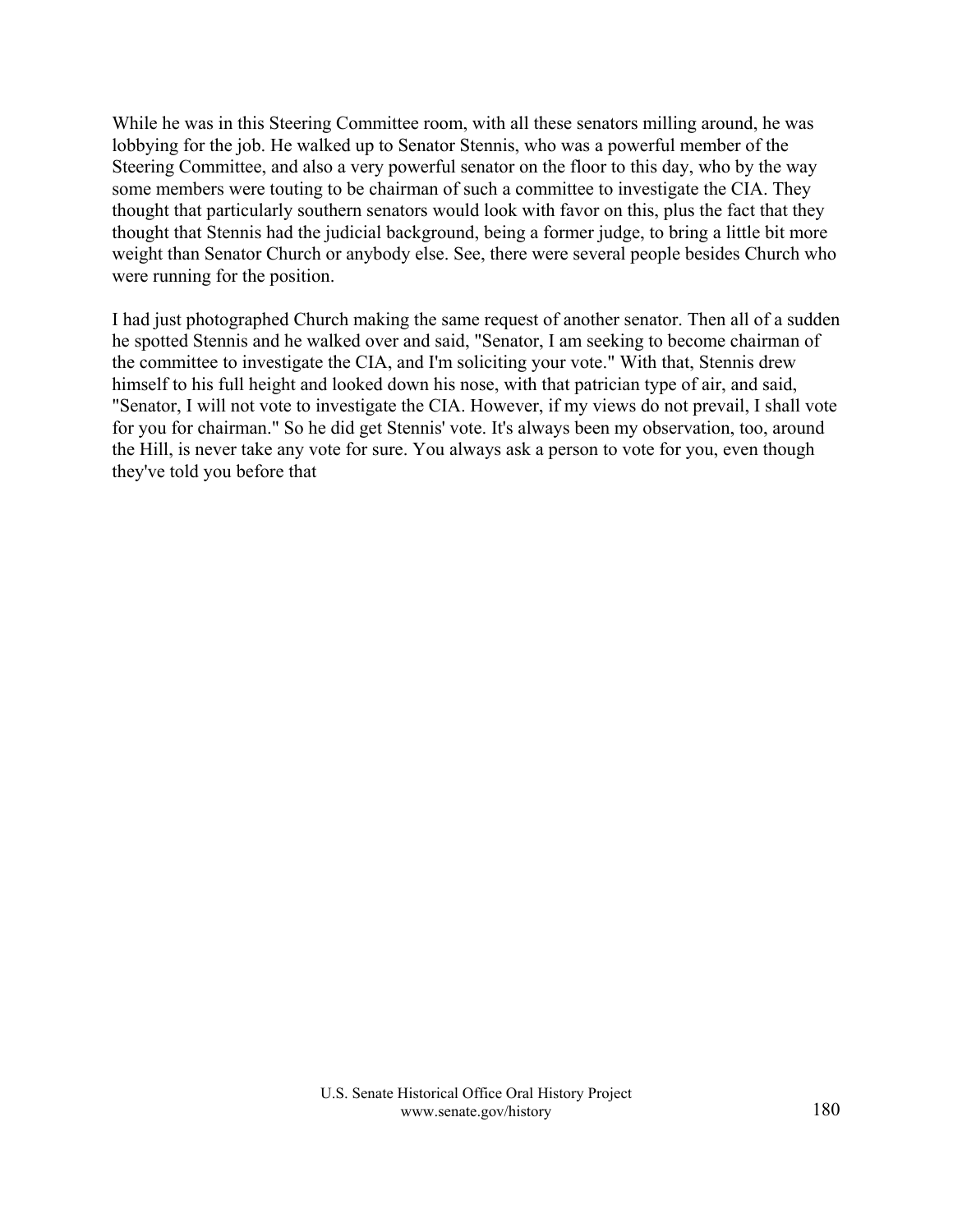they were going to vote. You ask them again, and you make damn sure that they know and are coming around to vote for you. Never take any voter or vote for granted.

So that's how that came about. It ran on the front page of the *New York Times*, which prompted a letter from Margaret Mead, the anthropologist, who wrote me. She wrote: "I have been an observer of the political animal all my life, and this is the finest example of the species." I've always treasured that picture and that quote.

**RITCHIE:** It's a wonderful moment. Again, we talked the other day about the difficulties in capturing the legislative process, but here you have personalized it in those two very different figures. If it hadn't have been for the combination of the young, handsome looking, and older, patrician-looking senators, the picture wouldn't have had the same impact, but those two faces up against each other said so much.

**TAMES:** The pleading of Senator Church. You could see his deference to Senator Stennis.

**RITCHIE:** And Stennis' chin makes its own statement.

**TAMES:** Yes, being a politician himself, Senator Stennis realized that Church would make a good chairman.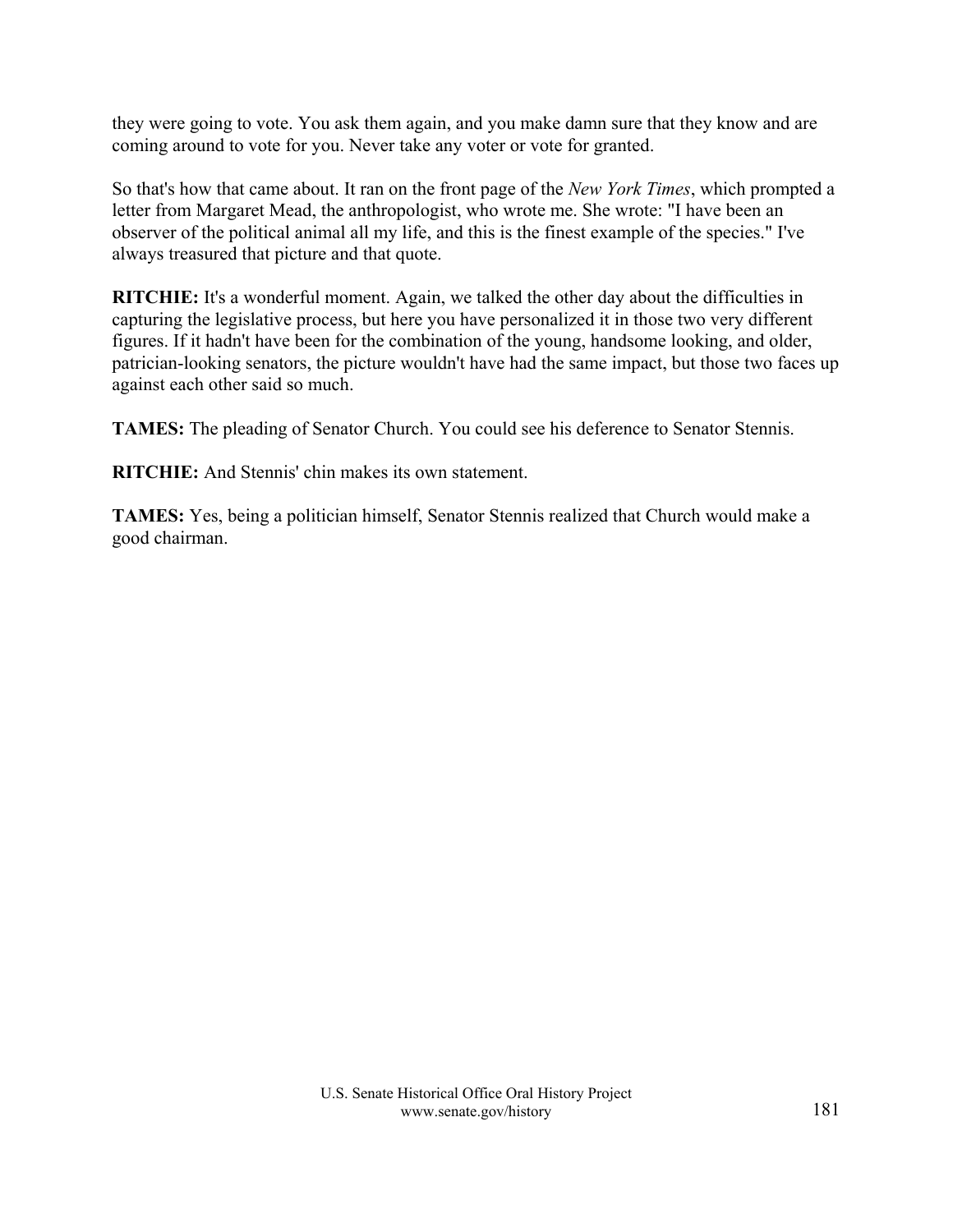**RITCHIE:** The Senate is such a verbal place that it seems as if another battle that a photographer has to fight is how to capture a verbal institution in a picture, a non-verbal way. That picture did it.

**TAMES:** See, you can only shoot in so many places. And when I showed up, there were very few places where we could shoot: outside the Capitol, special committee rooms, never on the floor. I have photographed senators on the floor in the forties, but without the Senate being in session. I've done the same thing with the House, even as late as the Nixon era. But you are never allowed to work the floor, you can't shoot from the balconies. I told you how I tried when Kennedy was assassinated, and they took my film.

Did you ask me what made a great photographer? I think that question came up down at the Smithsonian Associates when I gave them a lecture about three weeks ago. I immediately said, "I'm not a great photographer. I've been a lucky one, just as lucky as Eisenhower was that World War II came along--otherwise he'd have retired as a colonel History would never have had more than a footnote on him, the fact that he was an aide to General MacArthur." If there was one thing that distinguished me from my colleagues, and I do consider about fifteen of them in this city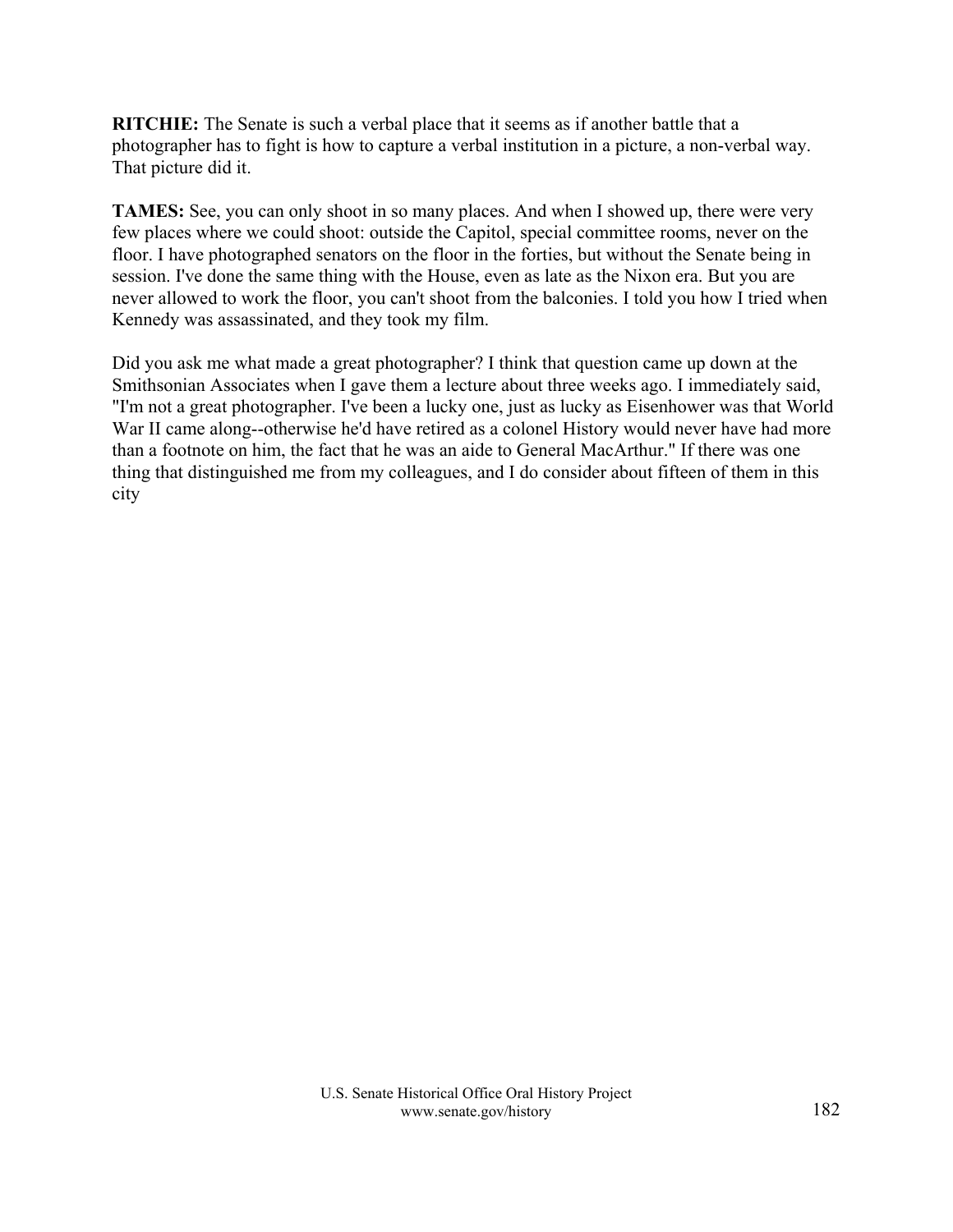to be my equal--none my better, but my equal--that none of those fifteen have the sense of history that I bring to this business, and the views that I have. That makes a difference.

It's one thing to shoot something by blind luck, and another thing to shoot something knowing that what you are doing is a footnote--and sometimes a big, big step--in the notes of history. You can see that in this house, with all this stuff: that pile of Truman negatives over there that I rescued, that the *Times* was going to throw out because they didn't have any use for them anymore. Too bad that people like yourself were not around at that time. We could have saved a lot of history. They threw out glass plates going back to before World War I. Incredible destruction.

**RITCHIE:** Tell me, with your sense of history, and your fifty years of watching the Congress, how would you say that Congress has changed over the years? What's different about the Congress now than when you first started going up there in the late thirties and the forties taking pictures?

**TAMES:** It's become more and more show biz. More and more playing to the eye of the TV camera, which is not a bad situation as far as I'm concerned. However, when you start deciding how you're going to appear on the tube, it takes away a lot. That's why I think it would have improved the Senate by limiting senators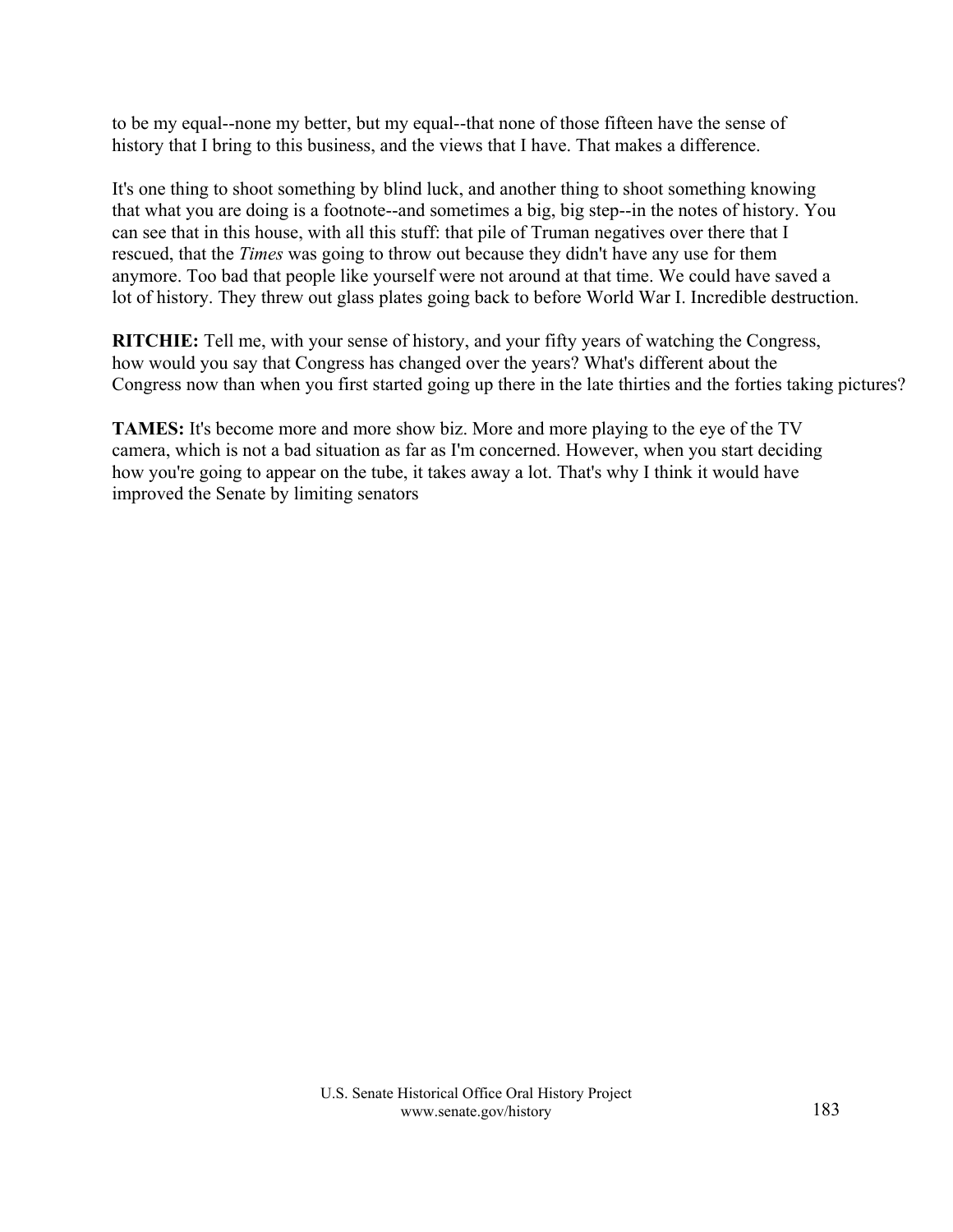to two terms only. I mentioned that once before. You know that you are only going to be in for two terms consecutively, then if you want to come back you've got to make a record for yourself to be reelected. I think they're playing too much Hollywood. It's reflected in their outlook.

**RITCHIE:** Well, you had some flamboyant senators in the forties, like the Vandenbergs and the Connallys, who were conscious of their image and posed for photographs. Were they all that different from the ones who are running out looking for the television cameras now?

**TAMES:** Well, in those days you could count on one hand the people who were like that. Today it takes both hands and your toes. That's the big difference. The young ones coming along are polishing their images and not trying to appear the buffoon. Tom Connally of Texas used to put on some of his best acts on the floor of the Senate, in his populist views. I remember one time when they were debating the price support for cotton, I was there watching him and the whole Senate was laughing. Connally was walking up and down in the well area describing the poverty of the poor cotton farmers who literally had to hold their pants because of the holes in them when they walked down the street,. He grabbed his pants, and he was a massive man anyway, and he was walking around with his hand shoved up his butt practically. That was flamboyant.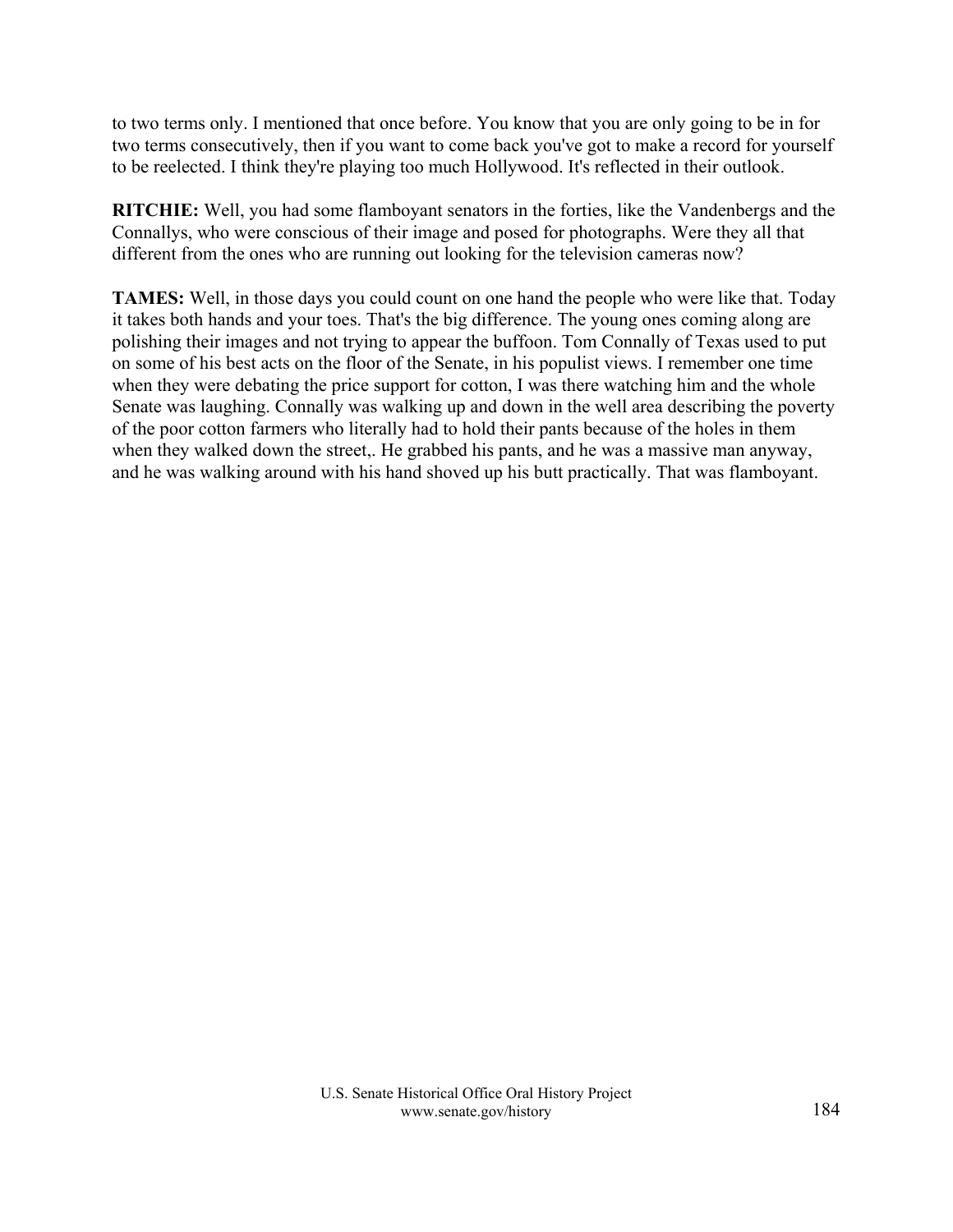I think one good thing about TV has been that statements made by the senators on the floor today are carried on TV and they no longer can rub them out of the *Record*, so that there's no mention of them anywhere. The beautiful English, Shakespearean prose of some of the senators in the *Record* belies their actual deliverance. What a difference some of them made! Bilbo could never have gotten away with some of the remarks he made on the floor, because they would have been carried by TV and you could *not* have ignored it. They would have to be put in the *Record*, instead of the whole Senate unanimously agreeing to drop it. You can't do that.

Did I mention my idea about the president being invited to debate? Well, I think the members of the Senate should have only two consecutive terms. Members of the House should have six consecutive terms. Twelve years for the House, twelve years for the Senate. Then they can go out and come back. That is a reform that I think would eliminate a lot of problems coming from money being generated to run for campaigns that cost millions and millions, every year getting higher and higher, because you know you're not going to run the next time and it's up to the other fellow. This also creates a vast pool of ex-members who know how government works and they will be able to guide from the outside, that's been my feeling. I also thought that as a compromise on the parliamentary system, I've thought about this for a long time,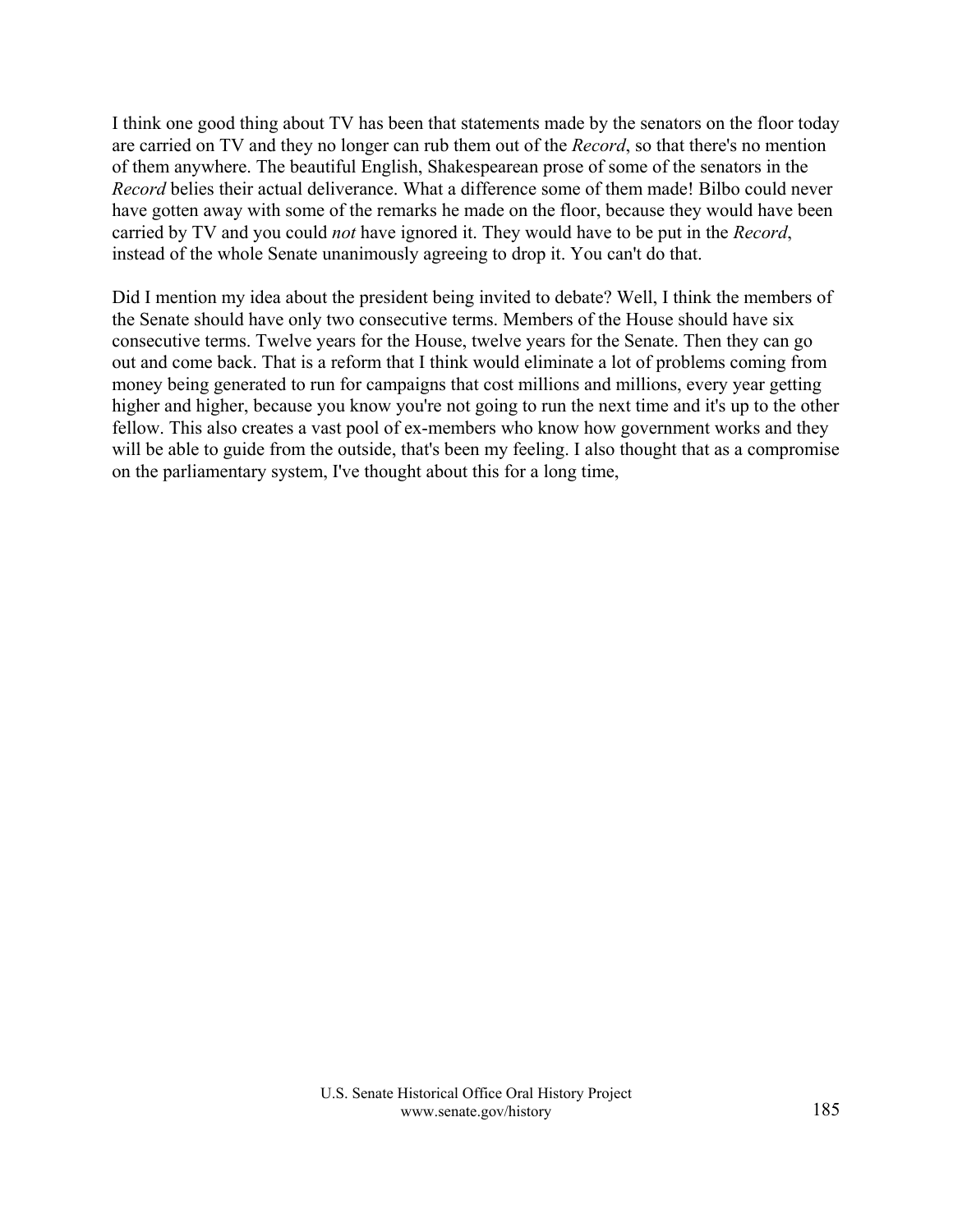that the Senate should be empowered under a two-thirds votes of the members present and voting, to request the president of the United States to come down and debate the issues of the day. That to me would be a tremendous improvement. See, by having a vote of two-thirds of the members present and voting you just can't get a group to suddenly jump up and say we want the president to come down and talk about this. They have to think it out.

This would accomplish two things, you could test the president, how he thinks on his feet and what his answers are, and so forth. This would also eliminate a lot of those press conferences, where questions are being shouted at him by media personnel who are making a name for themselves by badgering the president, and then saying they're doing it only because he won't hold press conferences. Sure, he won't hold press conferences, but I think you just say that he doesn't hold press conferences, don't start yelling at him, particularly this president, who I'm convinced at times does not hear the question. I find it now, I'm seventy years old coming up and my hearing isn't as good.

We used to laugh at Eisenhower for not being able to hear in one ear very well. We caught on early and we used to get some of those great expressions on his face by asking him to do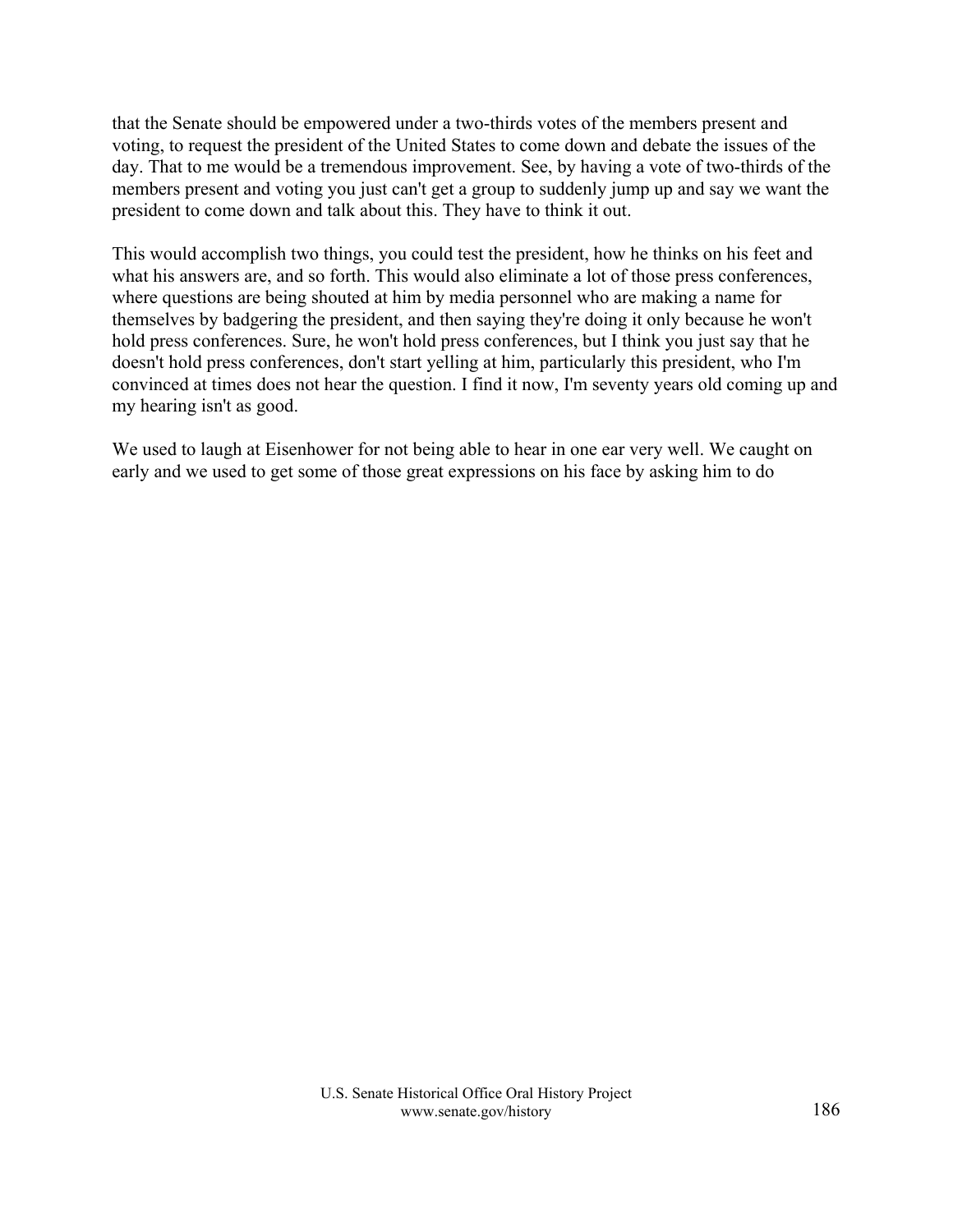something. I'd say, "Mr. President would you do ba de ba do ba do?" And he'd say "Hah?" Then he'd cock his head and open his eyes and just tilt. I find myself tilting my head, and words do run together and mumble.

So it's unfair, but there should be a lot more communication with presidents. They should do, if they possibly could with this man, the way that Jim Hagerty did with Eisenhower. He put Eisenhower in a press conference every Wednesday, *every* Wednesday, to such an extent that after about two months of this, a delegation of reporters went in and said, "Make him shut up. That's all he's doing is talking, and we're just going crazy writing what the hell he's saying. Just cool it." That was from one extreme all the way t this man. He's never made a pretense of being an intellectual. He's never made a pretense of having a mind that was quick and agile and could answer in a superfluous sort of way some of the--for a better word I'll say scatological questions. I feel embarrassed by my colleagues, and I just turn my head away and say, "Oh, God, not this! Is this what we're meant to be?" They say, "Well, that's our democratic tradition." Yes, I don't say don't print what you want, or what you feel. You can even print downright lies, it's been done. But don't censor.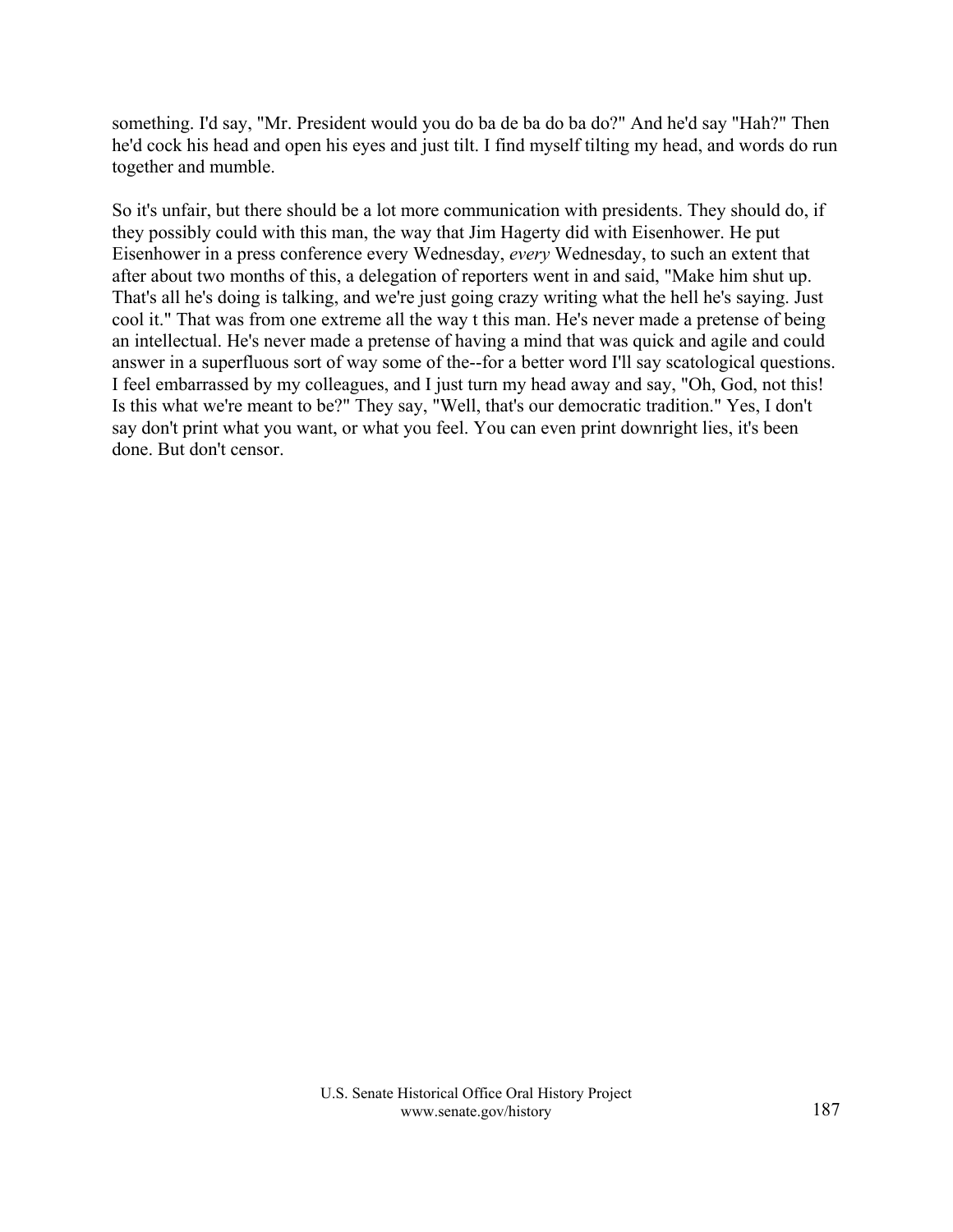**RITCHIE:** Speaking of what to print, and what to censor, having been associated with the newspapers all these years, do you think that the Congress has been well reported by the press, the *Times* and other papers and the media.

**TAMES:** Yes, in particular the *New York Times*. But at this moment I have detected a trend in the *Times* to put less emphasis on the committee hearings, which are the bread and butter, and really where most of the action takes place on the Hill. They only pick and select, whereas at one point they were saturated. However, I would have to qualify that by saying that the moment the *Times* started doing that a new industry was created that does it. You have the *Congressional Quarterly* and your special regional bureaus, including one that was established by an ex-writer for the *New York Times*, who have reporters assigned on the Hill to report on each state. They also assign reporters for each subject. So they are writing, and they are reporting back, but it's being reported on a local basis and not on a national basis. When papers like the *New York Times* start deciding that certain hearings are not worth covering, or not worth the print, their readership is not interested until they develop it. But by and large yes.

By and large the Congress has been covered fairly and objectively. Particularly by the *New York Times*, and I have read quite a few papers in my time. You know, the *Washington Post* has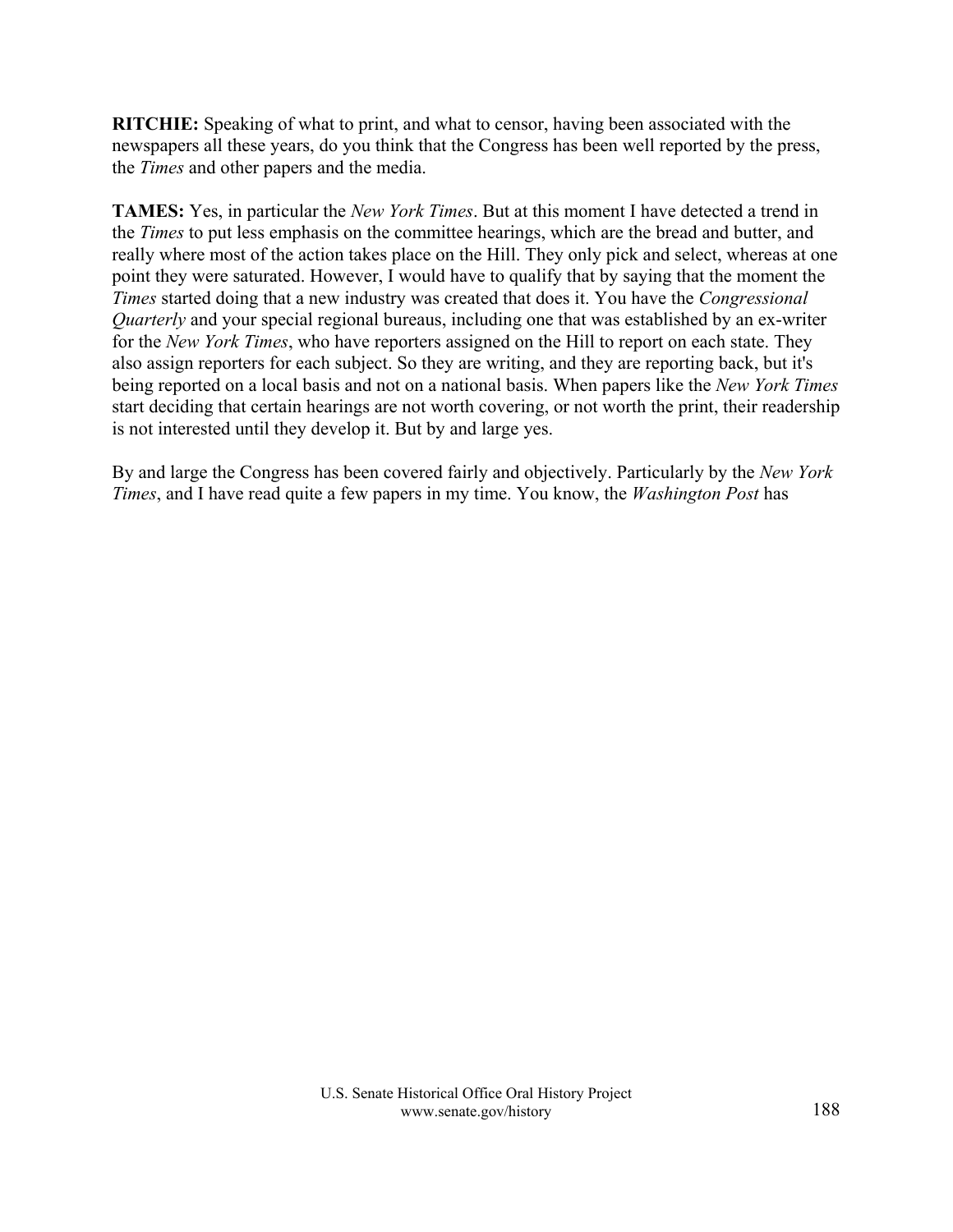a great reputation and is making a lot of money, but it still doesn't touch us. They're behind us. They follow us. Every once in a while they'll have a story or something ahead of us, they'll jump on it. They always pride themselves on first jumping on Watergate, but we knew it. We were on the story from the beginning, but we considered it more of a local break-in. I'm sure that the *Post* thought about it that same way, at least at the beginning. You were going to say something?

**RITCHIE:** I was going to ask you who you thought was the best Congressional reporter during your career. Who really captured the flavor of it in print the way you did in pictures?

**TAMES:** Oh, if you want to do it that way it would have to be in poetic prose, and that would have to be Russell Baker. He covered the Hill with the eye of a poet, and he did great work. Tom Wicker did a good job. Who was the one who was such a great friend of LBJ's?

## **RITCHIE:** William White?

**TAMES:** White! White did a very good job. I used to read all of his stuff. Several of the *New York Times* reporters have covered it more than adequately, but I can not conjure them up by name at the moment, thinking back. Of course, a political commentator who has never been equaled was Mr. Krock. Scotty Reston will never be forgotten.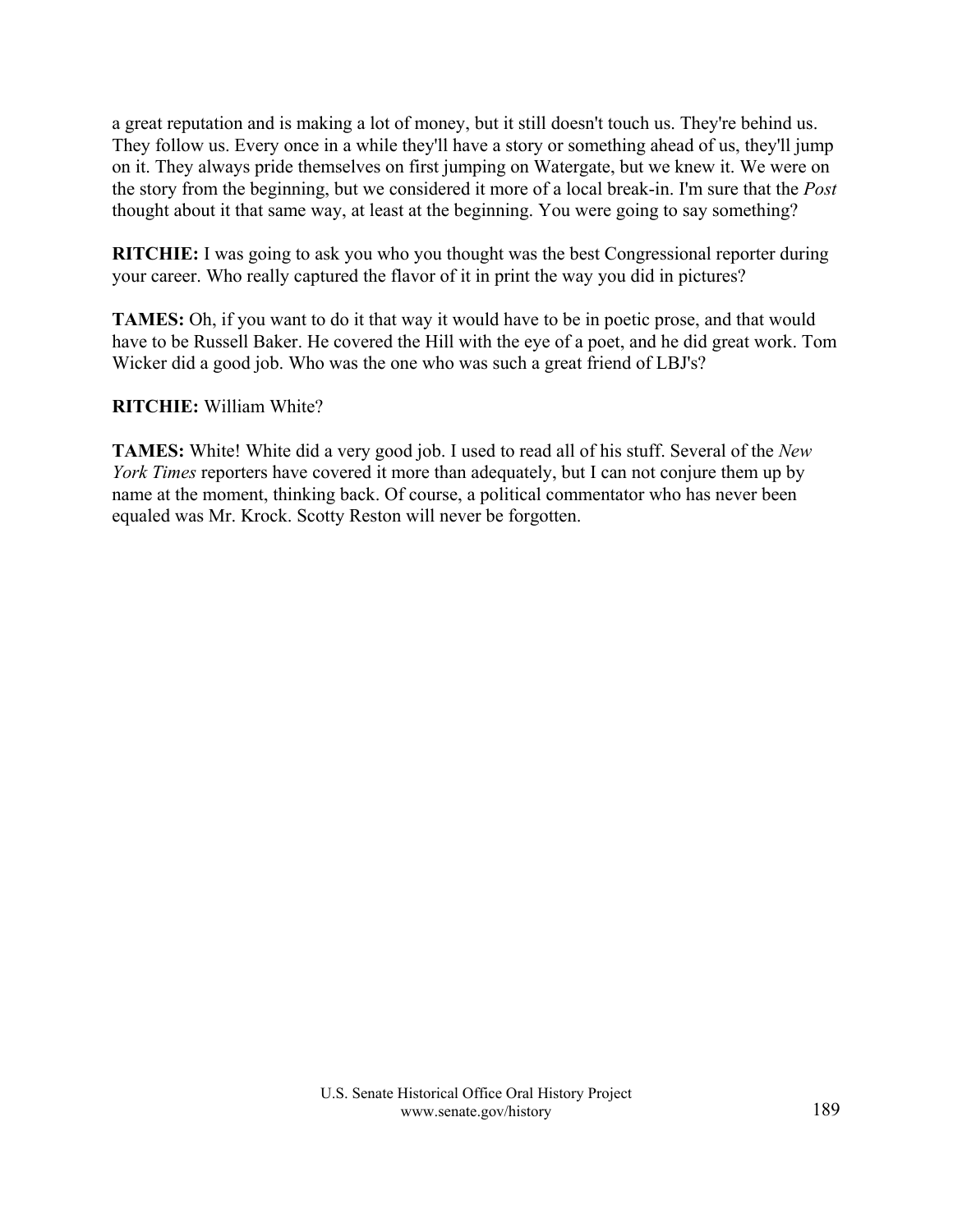**RITCHIE:** What kind of feedback did you get from people like Krock and Reston, who were heads of the Washington bureau? How did they respond to your photographs, and how they fit into what the Washington bureau was sending to New York?

**TAMES:** Well, Scotty Reston was the first bureau chief to really become enamored of the photograph. He was aware of what the camera could do, but more importantly he was in a way envious of my entree because of that little box. He could not get into some of those places that I got into. He always used to make a comment, he'd say, "George, with that little box you're getting into some places and doing the things I can't do." I'd come back and tell him in sort of a general way, or if I had permission to I'd repeat, what I had heard or seen. Mr. Krock just thought that pictures were a nuisance. The written word was all. Sure, I've got his *Memoirs* right here. In fact, I read them again just before I started mine. His is sort of a first version of Hendrick Smith's *The Power Game*. He relates his experiences with the figures of his time, and the power plays that took place, but they were nothing compared to what's going on today. The country is just the world capital and things are just happening here.

We never had to worry about the Japanese after we whipped them once, now they're whipping us and we're trying to figure out a way of getting back at them. I don't know if we ever will. With my experience with the Japanese as makers of cameras, and how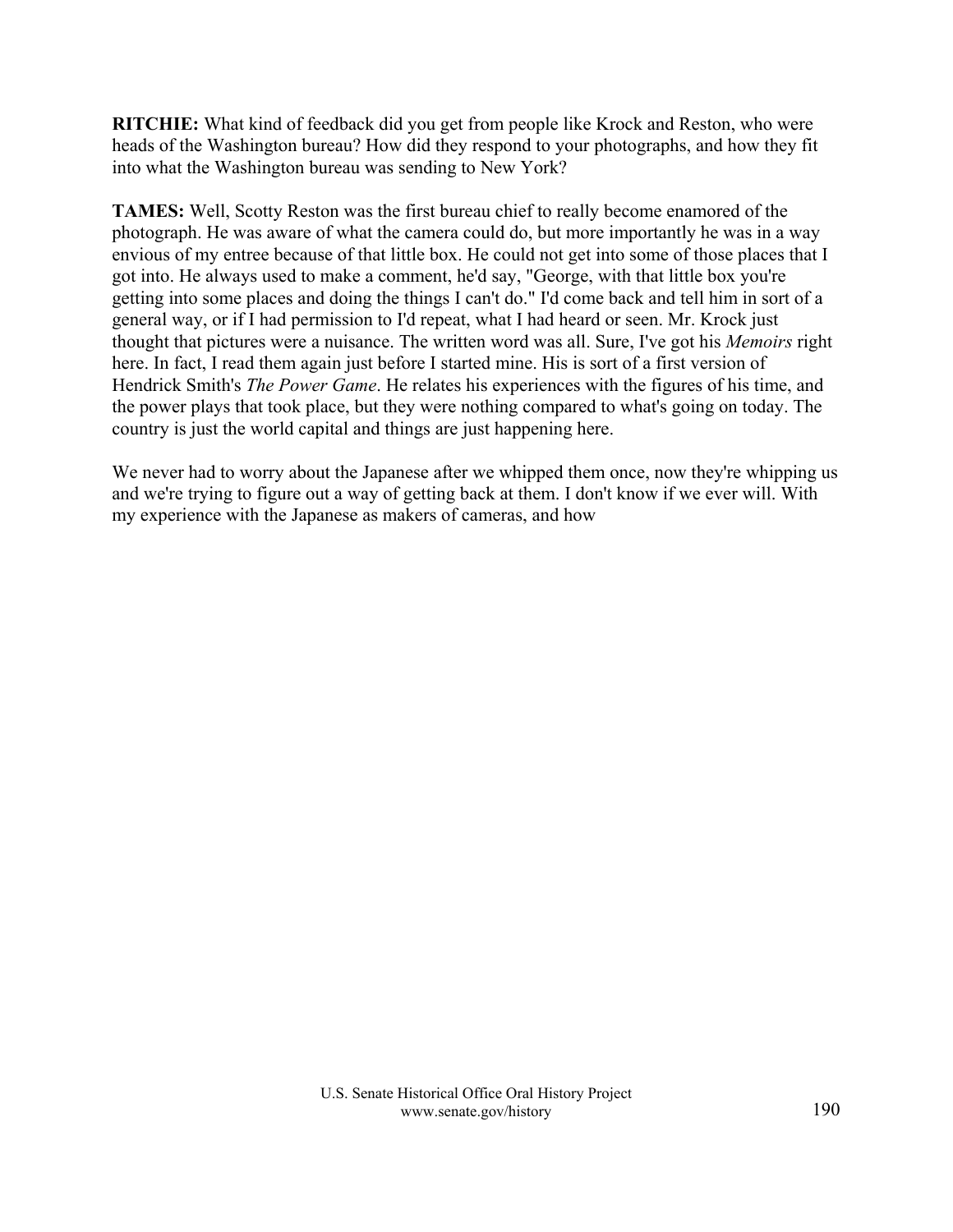they snuck up on the Germans, as unassuming as possible, in a quiet way, making superior goods, and then slipping them in slowly so that they did not cause alarm, until it was too late. Now, the Leica and the German optic industry will never catch the Japanese at the rate they're going. The same thing applies to our automobiles. I doubt if we will ever be able to capture back that market that we have let them get here. As far as economics are concerned, I think they are going right down that same path. The Japanese are smart enough to let us have just enough so that we don't rebel, but at the same time keep us on the string. That's exactly where they've got us right now.

We're just caught in a Catch-22 situation. We ask for them to take up the slack and start paying for their own defense, and the Russians on the other side are starting to yell: we're going to cut back, you don't have to do it. We tell the Europeans. . . that's one thing else about Mike Mansfield. If Mike Mansfield and I talked once, we talked a hundred times on the need to bring our troops back from Europe. This was twenty years ago that we first started talking about it. He said, "Let us set a time limit, let us say we're going to do it. I say, do it in five years, but if you say do it in twenty-five years, and we compromise on fifteen," he said, "at least we've got a cut off date so the people in Europe will know that fifteen years from now all our troops are going to be out." All this talk about committing ourselves, that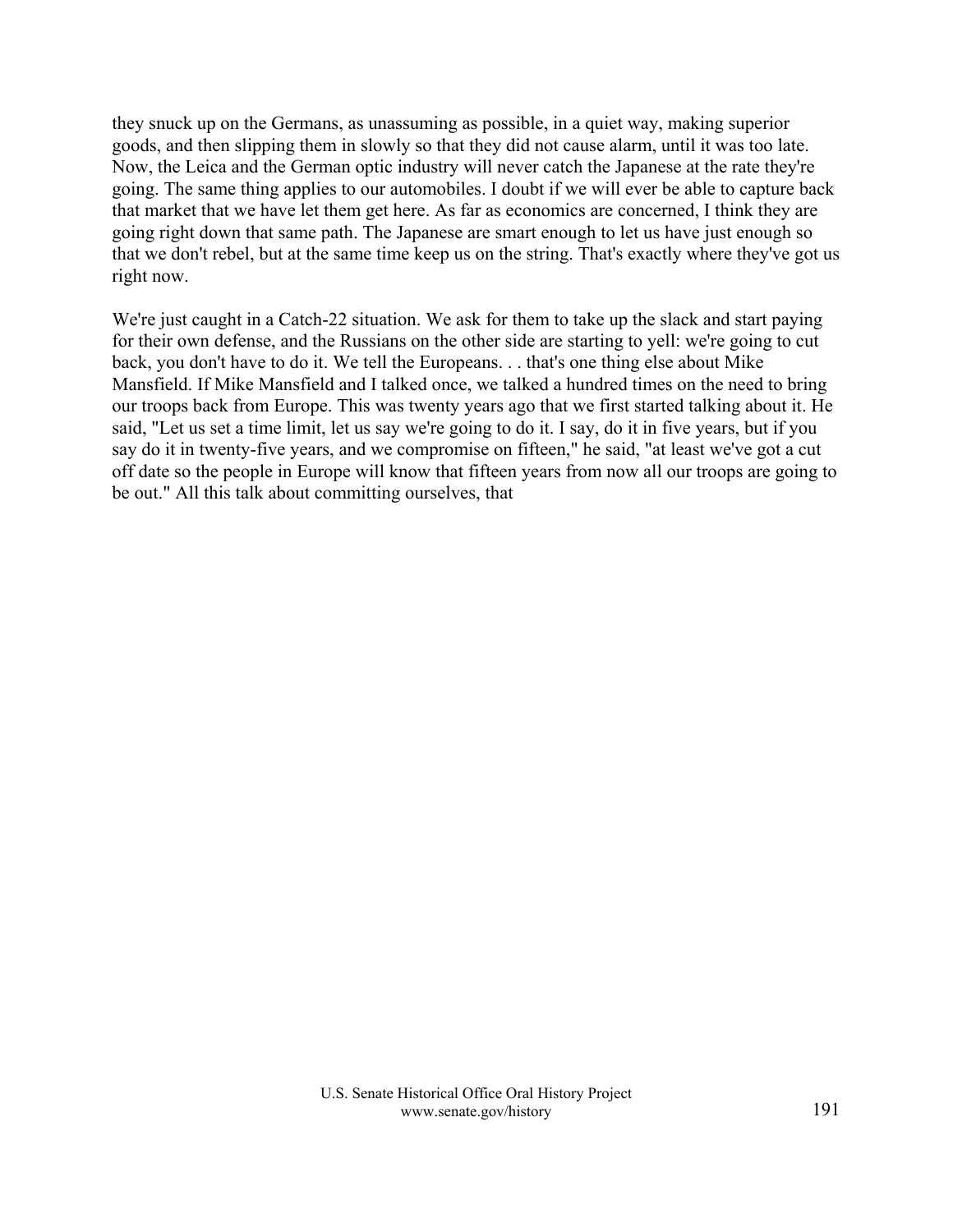the Europeans know we're committing ourselves because we've got a lot of troops there, is a lot of crap. If it's to our interest to commit ourselves, we're going to commit it. And if it's not to our interest, we never will. The same thing applies to the European countries. We can no longer count on them as friends simply because we're handing out money, or we have a nuclear umbrella over them. Let them do it on their own. If they want to face the Russian bear, or if they'd rather be red than dead, that's their prerogative. It's not up to us to say, "No, you should be dead rather than red." I think they should go and get out. I don't mean just pack up, but say, "We're going to leave in five years." Give them ten years! Look, we've been there fifty now. How much more do we do? Do we stay there like the Roman legions, and then have our own troops become more European than they are American?

Earlier you heard me say that I'm the same liberal Democrat I've always been all my life, but these are not Democratic statements that I'm making now. I read somewhere that one of the French philosophers, I believe it was Voltaire, who said that if a person is not a liberal at the age of sixteen they have no heart, and if they are not a conservative by the age of sixty they have no brains. I'm just wondering whether I'm acquiring brains! Well, anyway.

**RITCHIE:** But you haven't lost heart, either.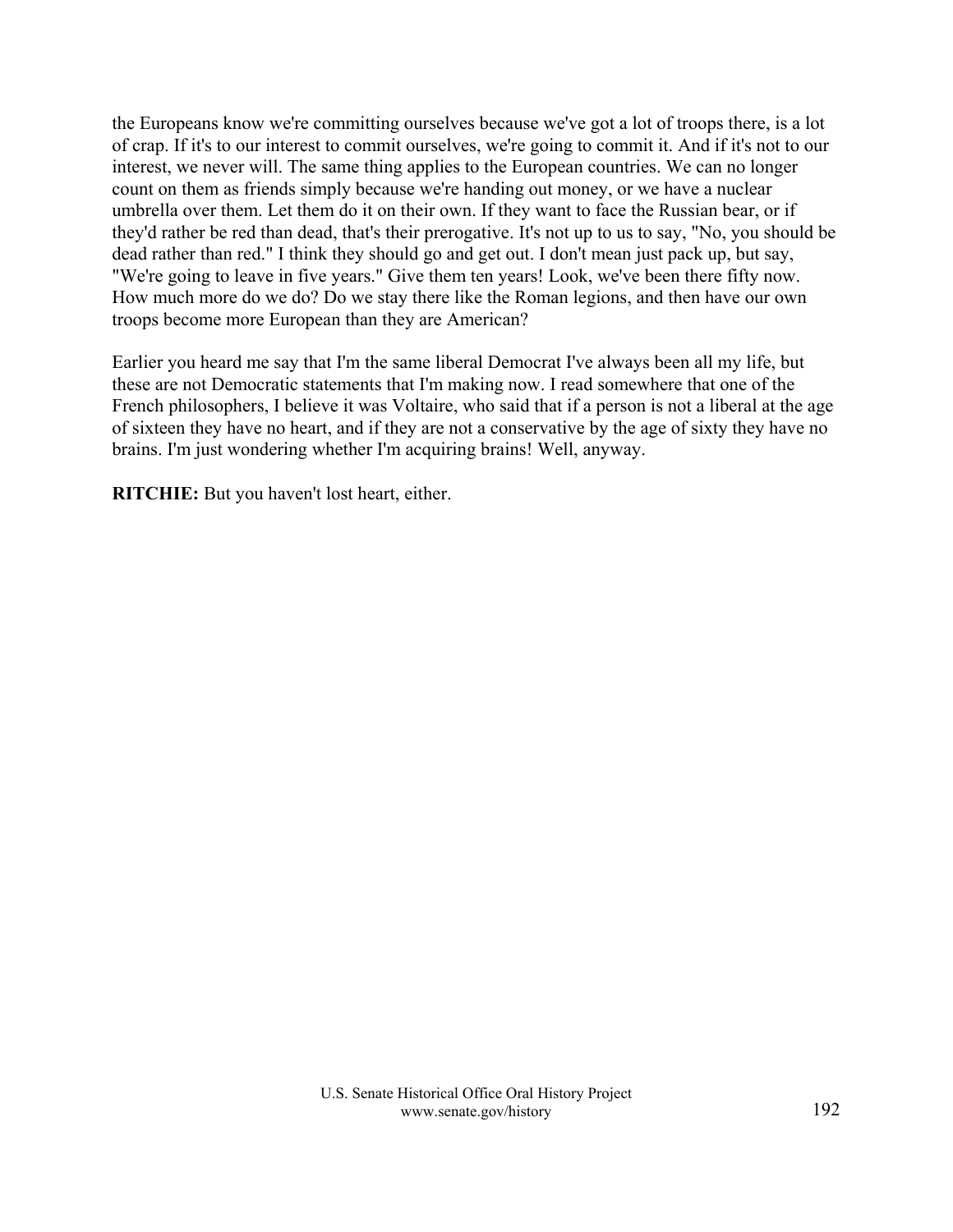**TAMES:** No, thank God for that.

**RITCHIE:** Well, it's been interesting for me to see the Congress from your point of view, through the camera's lens. There's no one who comes anywhere close to equaling your record in terms of . . .

**TAMES:** Continuous service.

**RITCHIE:** And the people you have known and had a chance to photograph.

**TAMES:** You have to remember also, I keep referring to fifty years. This will be fifty years when my book comes out. Actually I started in 1940, so it's forty-eight years to the present time.

**RITCHIE:** Well, even longer, because you've said that you watched the Capitol Dome from your bedroom window as a child.

**TAMES:** Oh, yes, but I'm talking in terms of coverage. Listen, the Capitol Dome was my early imprint. They say that birds and ducks and animals imprint on humans if they see them first, and they get to think they are humans. A donkey raised with giraffes thinks he's a giraffe, and a midget raised with the giants thinks he's a giant. Maybe in retrospect some of the midgets in the Congress today consider themselves giants simply because they are occupying the seats that were held by the giants.